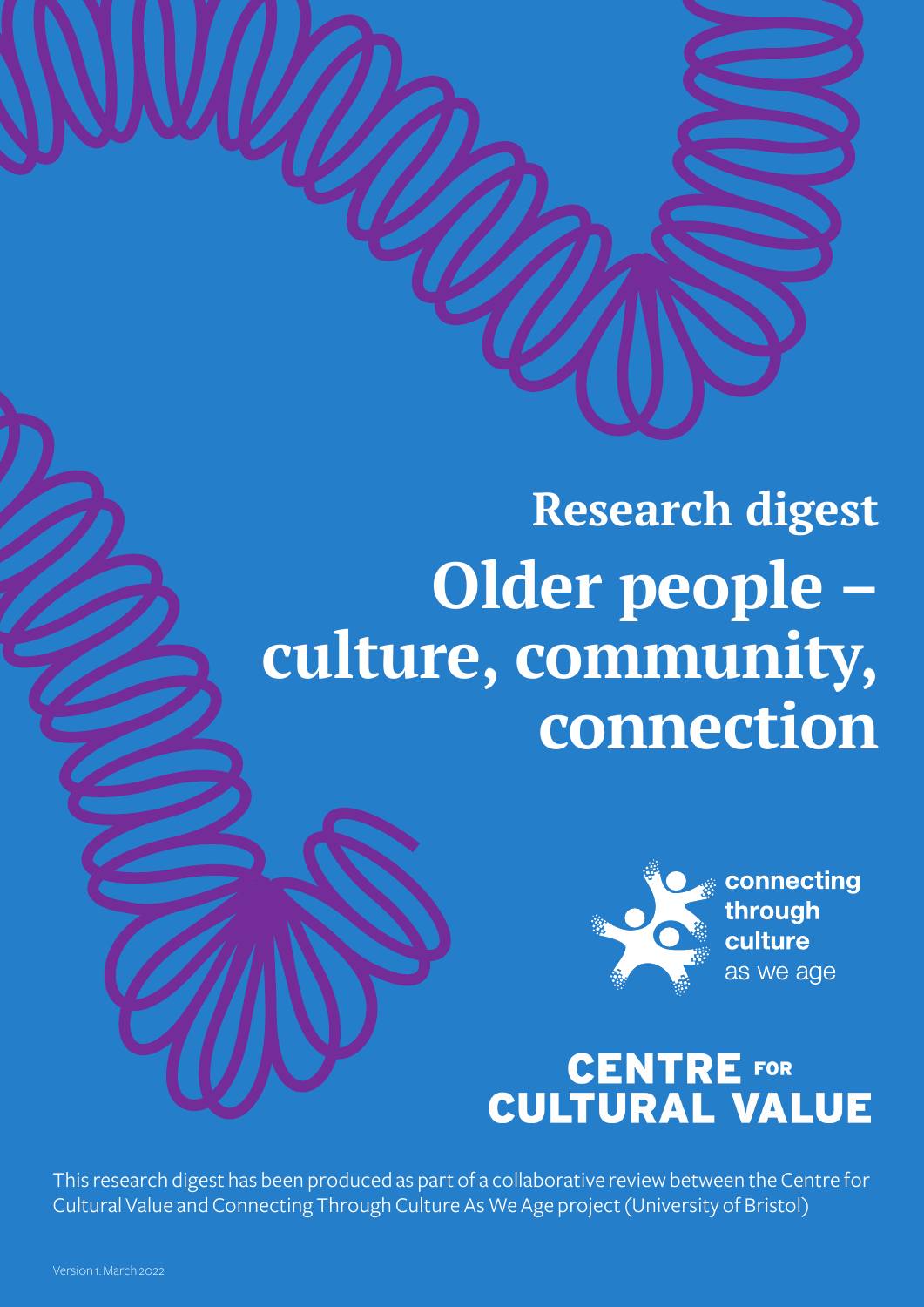## **About the Centre for Cultural Value**

The Centre for Cultural Value is building a shared understanding of the differences that arts, culture, heritage and screen make to people's lives and to society. We want cultural policy and practice to be shaped by rigorous research and evaluation of what works and what needs to change. To achieve this, we are working in collaboration with partners across the UK to:

- make existing research more relevant and accessible so its insights can be understood and applied more widely
- support the cultural sector and funders to be rigorous in their approaches to evaluation and to foster a culture of reflection and learning
- foster an evidence-based approach to cultural policy development.

Our approach is primarily pragmatic: we want empirical research to drive decisions about cultural funding, policy, management, engagement and evaluation.

Based at the University of Leeds, the Centre's core partners are The Audience Agency and the Universities of Liverpool, Sheffield and Queen Margaret University, Edinburgh. The Centre is funded by the Arts and Humanities Research Council (part of UK Research and Innovation), Paul Hamlyn Foundation and Arts Council England.

## **About the Centre's research digests**

Our research digests are based on a rapid assessment of published literature to present a 'snapshot' of cultural value research across a number of core themes.

Our research reviews are shaped in consultation with practitioners, researchers and policymakers to make sure they are as useful and relevant as possible. We invite people to take part through surveys, interactive workshops and policy round tables. This helps us to develop research review questions that we can find answers to in the literature.

The reviews present an overview of key findings, what we know for certain, where there is emerging evidence and where further research is needed. We use the evidence gained through the review process to make conclusions about the current state of the evidence, and what implications this has going forwards.

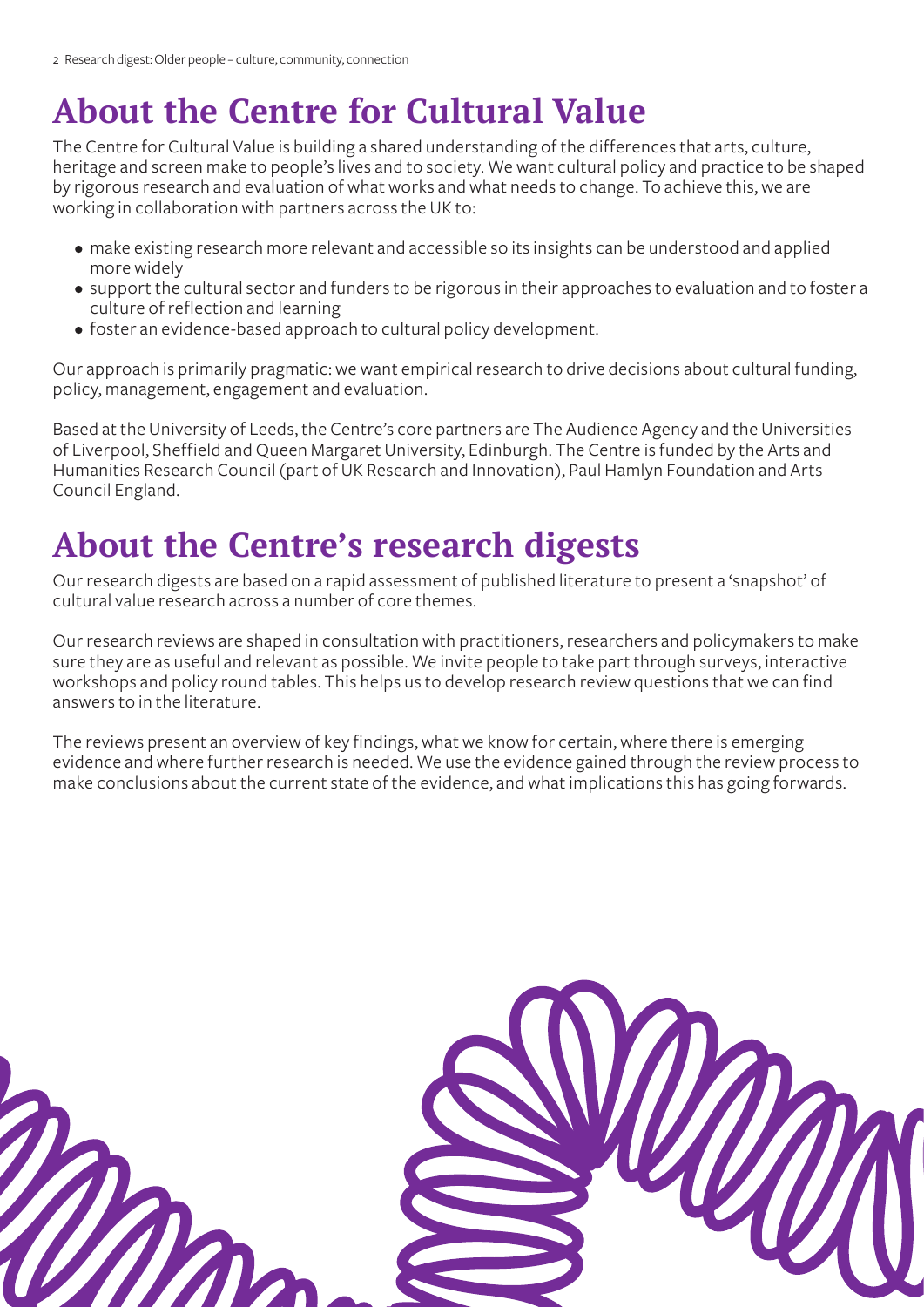## **About Connecting Through Culture As We Age**

*Connecting through culture as we age* is a co-produced research project that explores how and why we take part in arts and culture as we get older. The aim of the project is to increase participation in social, digital and cultural life and to improve the quality of life for older populations, particularly those that are disabled, and/or racially or socio-economically minoritised.

The project arose as a response to four issues that impact the wellbeing of older people:

- digital exclusion and social isolation
- arts and cultural participation dropping dramatically in older populations, particularly amongst disabled, and racially and socioeconomically minoritised people
- inequalities relating to accessibility and content of digital arts and cultural provision
- the need to put older people at the centre of the design of services, technologies, products and experiences.

At the centre of the project is an inclusive digital innovation process that aims to put the voices, lived experiences and expertise of older people at the heart of the design process. Working alongside older adults who play an active role in the project as 'co-researchers', the project will foster cross sectoral collaborations in designing new products, services and experiences for older people, while supporting creative industries to grow and better understand diverse older adults.

Based at the University of Bristol, the project is funded by the UK Research and Innovation (UKRI) [Healthy](https://www.ukri.org/our-work/our-main-funds/industrial-strategy-challenge-fund/ageing-society/healthy-ageing-challenge/)  [Ageing Challenge](https://www.ukri.org/our-work/our-main-funds/industrial-strategy-challenge-fund/ageing-society/healthy-ageing-challenge/) programme. The collaborating partners are West of England Centre for Inclusive Living, Black South West Network, Alive, Knowle West Media Centre, Knowle West Health Park Company, Age UK Bristol, Creative Ageing Development Agency, Age of Creativity, Bristol Culture, Pervasive Media Studio and the Centre for Cultural Value.

## **Further information**

Other formats of this document are available on request. If you require an alternative format, please contact: ccv@leeds.ac.uk

This publication is licensed under the terms of a Creative Commons 4.0 International license. It is available to be used, shared, and adapted for non-commercial activity. Please credit the copyright holders - Centre for Cultural Value and Connecting Through Culture As We Age.

Any enquiries about this publication should be sent to us at [ccv@leeds.ac.uk](mailto:ccv%40leeds.ac.uk?subject=)

Research review conducted by Dr Robyn Dowlen and Dr Karen Gray with support from Dr Alice Willatt, Benedetta D'Ettorre, Jessica Oliver and Natasha Fyffe, Dr Helen Manchester and Professor Ben Walmsley for the Centre for Cultural Value and the Connecting Through Culture As We Age project.

If you want to cite this work, please use: Dowlen, R and Gray, K. 2022. Research Digest: Older people - culture, community, connection. Version 1, March 2022. Leeds: Centre for Cultural Value





© Centre for Cultural Value and Connecting Through Culture As We Age 2022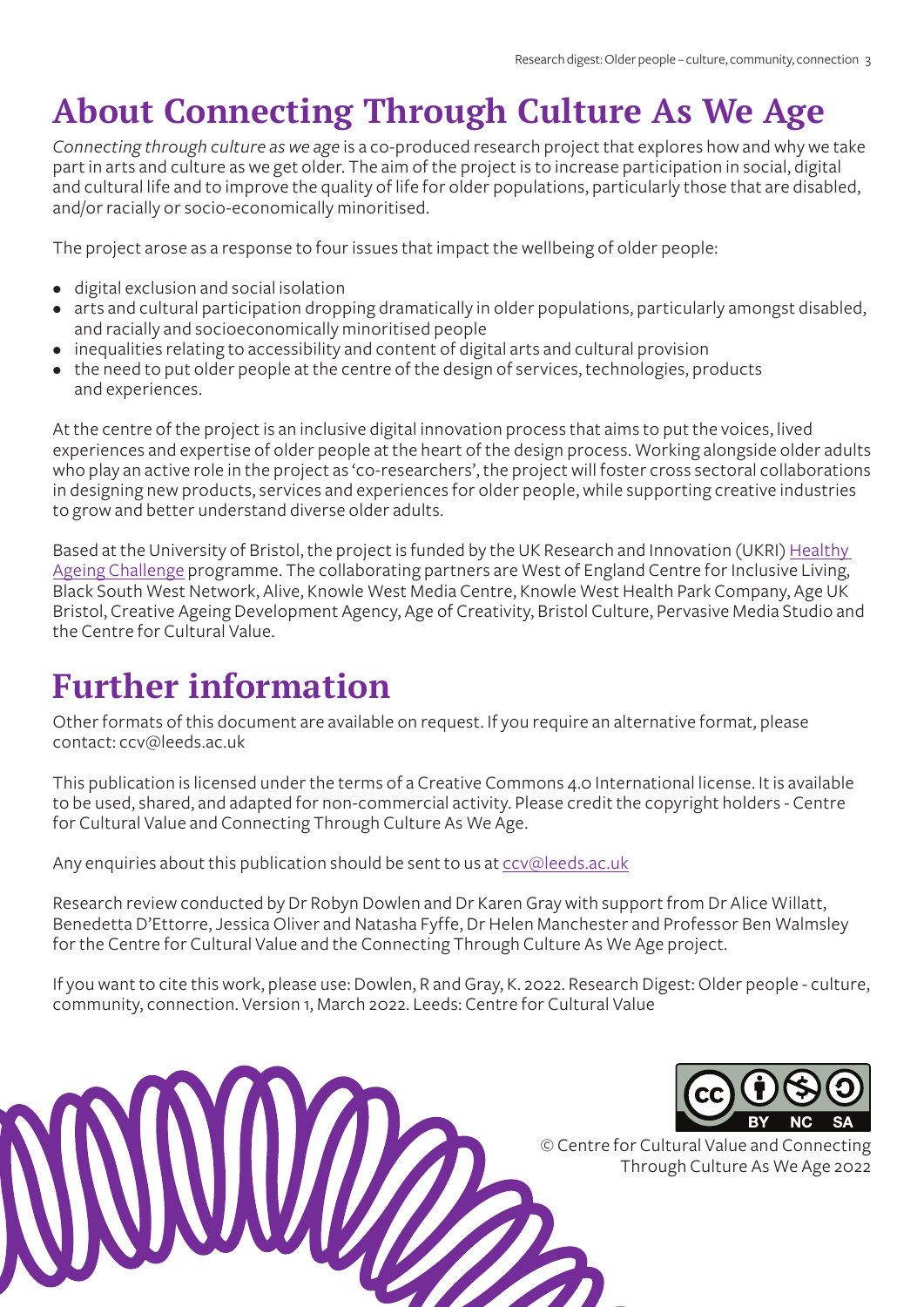## **Contents**

| <b>Review shaping</b>                                                                              |
|----------------------------------------------------------------------------------------------------|
| <b>What we included</b>                                                                            |
| What we didn't include                                                                             |
| What questions did we ask?                                                                         |
|                                                                                                    |
| Which types of arts and cultural experiences are represented in the literature?                    |
| How is the value of cultural participation researched or evaluated in this area?                   |
| What is known about the effects of cultural participation on social connectivity for older people? |
| What is the relationship between older people's cultural participation and wellbeing?              |

**What is known about the role of digital technology for the participation of older people in arts and cultural experiences?**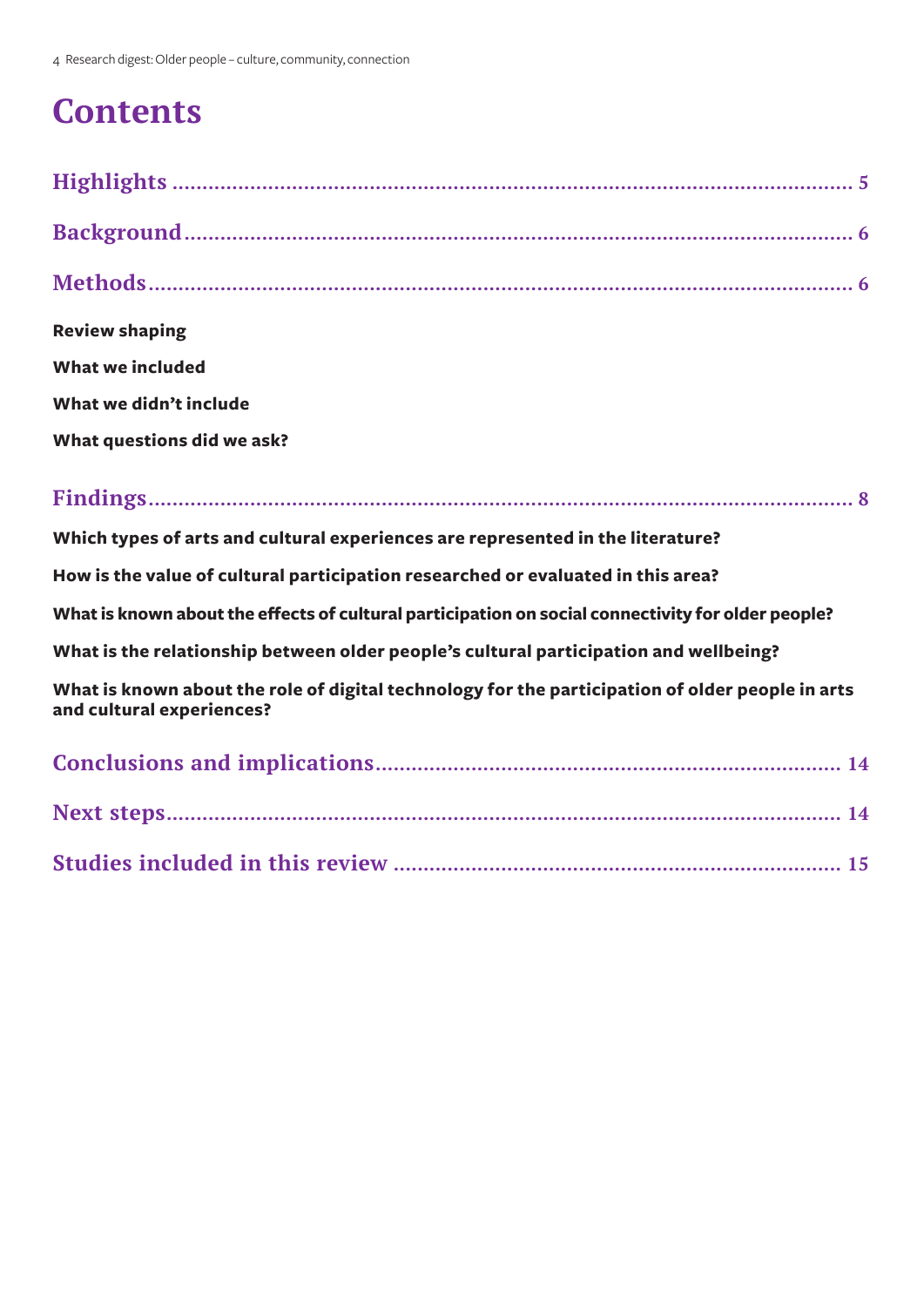## **Highlights**

In recent years there has been growing interest in the role that cultural participation can play in older people's wellbeing and sense of connection to other people. This interest has been noted within the cultural sector, as well as the voluntary, community and social enterprise sectors (e.g. AgeUK, The Baring Foundation). We are all growing older, and so it is important to consider what the cultural landscape looks like for older people and how it can support people to lead meaningful and fulfilling lives as they age. This research digest presents a collaborative review of the literature relating to the value of cultural participation on wellbeing and feelings of social connection as we age.

We identified 70 peer-reviewed studies which examined the role of cultural participation in supporting feelings of wellbeing and social connection for older people (aged 60+). Across these studies, music experiences (i.e. community choirs; community bands) were the most commonly reported within the literature. The older people represented in the literature were largely women, white, and aged 65-75.

The strongest evidence is currently represented within the qualitative literature. For methodological reasons, it is not possible at this point in time to draw any firm conclusions from the quantitative literature. This is because of the limited studies that explored social connection as a primary outcome, and because of the wide range of self-report questionnaires that were used within each individual study, preventing comparison across studies.

The qualitative literature showcased a wide range of benefits for engaging with culture for wellbeing and feelings of social connection. Older people had increased opportunities for social interaction and developed a sense of belonging and/or inclusion. Older people were also able to share exchanges of experience, knowledge and skills with each other and their wider communities (including intergenerational programmes). Theatre and dance programmes led to older people developing a more positive relationship with their bodies, allowing them to see what they could do rather than what they couldn't do.

In relation to wellbeing, cultural participation afforded older people a range of positive emotional experiences, making them feel happier and helping them to cope with negative life events such as bereavement. Engaging with culture also led to older people feeling a sense of achievement through opportunities to experience challenge and learn new skills. Older people also reported feeling more of a connection with their own personal identity, as well as building a collective identity, which led to increased confidence and self-esteem.

Given the context of the Covid-19 pandemic, we sought to explore the role of digital technology for the participation of older people in arts and cultural experiences. Unfortunately, we were unable to answer this question due to only identifying three studies that used digital technology as part of the cultural experience. However, we anticipate that there will be more publications in due course which focus on digital forms of participation during the pandemic.

Overall, while there is promising evidence for the value of cultural participation for older people's wellbeing and feelings of social connection, there are concerns about the quality of literature within this research area, particularly mixed-methods research. There is clearly a need for methodological development in this area so that older people can have more agency, voice, and involvement in the research process.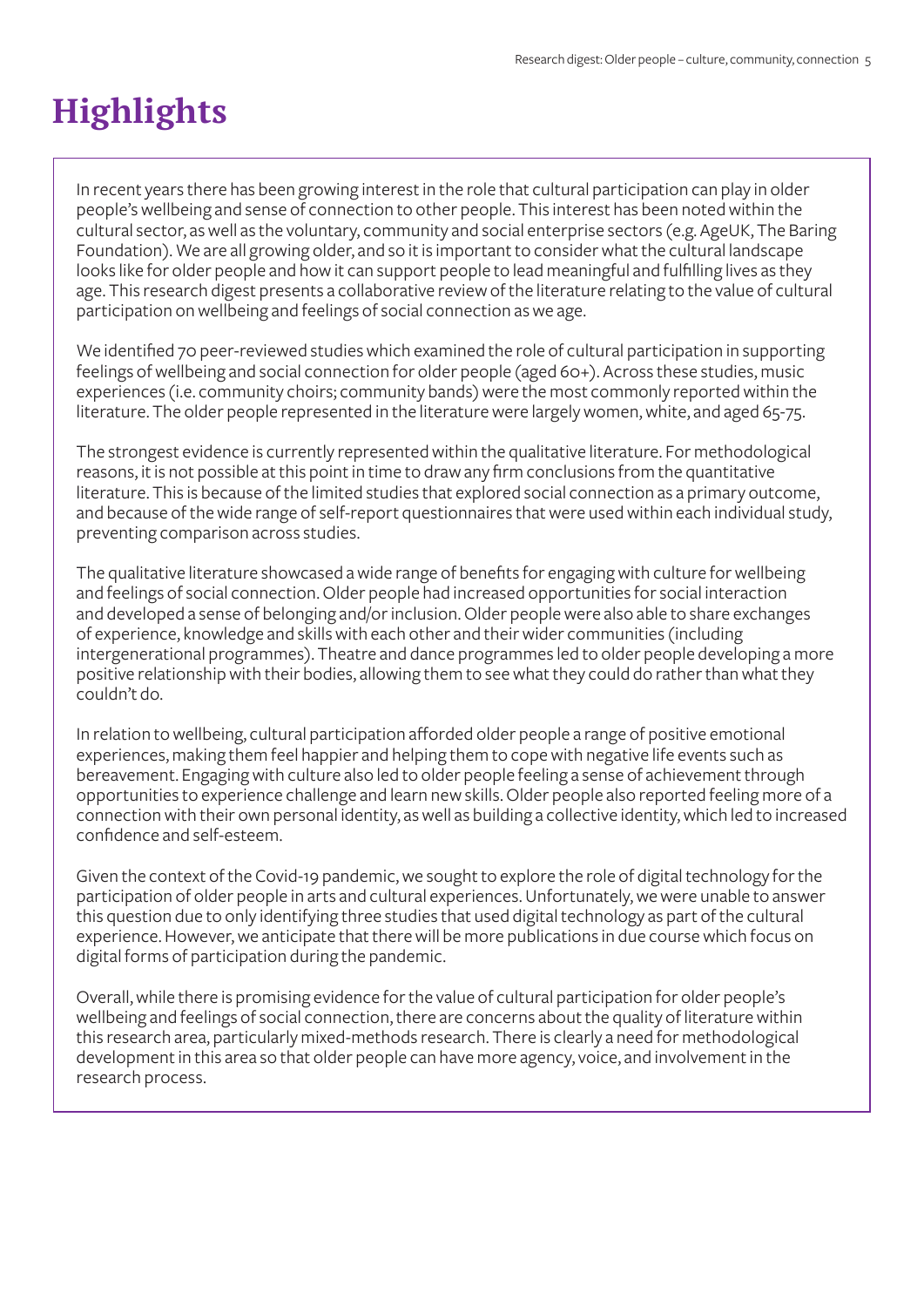## **Background**

In recent years there has been growing interest in the role that cultural participation can play in older people's wellbeing and sense of connection to other people. This interest has been noted within the cultural sector, as well as the voluntary, community and social enterprise sectors (e.g. Age UK, The Baring Foundation). We are all growing older, and so it is important to consider what the cultural landscape looks like for older people and how it can support people to lead meaningful and fulfilling lives as they age.

In order to evaluate the evidence around the value of arts and culture in supporting the wellbeing and social connectedness of older people, we synthesized and appraised literature published since 2011. This rapid review of the literature was conducted between May and October 2021. This review is part of the Centre for Cultural Value's synthesis of research within the wider theme of cultural participation.

#### **The collaboration**

This review is a collaboration between the Centre for Cultural Value and Connecting Through Culture As We Age project (University of Bristol). This is the Centre's first collaborative review, and it provided an opportunity to engage with and inform a live research project. By coming together, we have been able to deploy a range of experts to examine and appraise the literature, which we hope will make this review as relevant and useful as possible for those who are seeking to understand more about the value of cultural participation for older people.

### **Methods**

We conducted a rapid review of peer-reviewed academic literature that has been published since 2011 to present a snapshot of the recent evidence. We used a systematic approach to identify literature, using academic databases as well as the Repository for Arts and Health Resources and the Center for Arts in Medicine (University of Florida) Research Database. We also engaged with experts working in the field to ask them to make suggestions for literature that had not been identified within our database searches.

#### **Review shaping**

The research questions within this review were shaped in consultation with cultural practitioners and organisations as part of our collaborative research survey and shaping event in May 2021. Stakeholders involved in this research-shaping workshop helped us to narrow the focus of the review to ensure it was accessible and relevant to the questions the sector had about this topic. You can read more about our engaged research process here. What we included

We included peer-reviewed, primary research that was published in English between January 2011 and June 2021. We looked for research where the focus was on older people (aged 60+) who were living at home within the community, with outcomes relating to social connection (including loneliness and social isolation) or wellbeing.

#### **What we didn't include**

We didn't include studies which included a population of dementia or Parkinson's disease, and older people living in care home settings as there is a significant body of research within these areas to date. Furthermore, we didn't include studies which focussed on creative arts therapies. While we recognise the vital work of creative arts therapists, the focus of this review was on impacts or outcomes relating to work produced or supported by the arts and cultural sectors.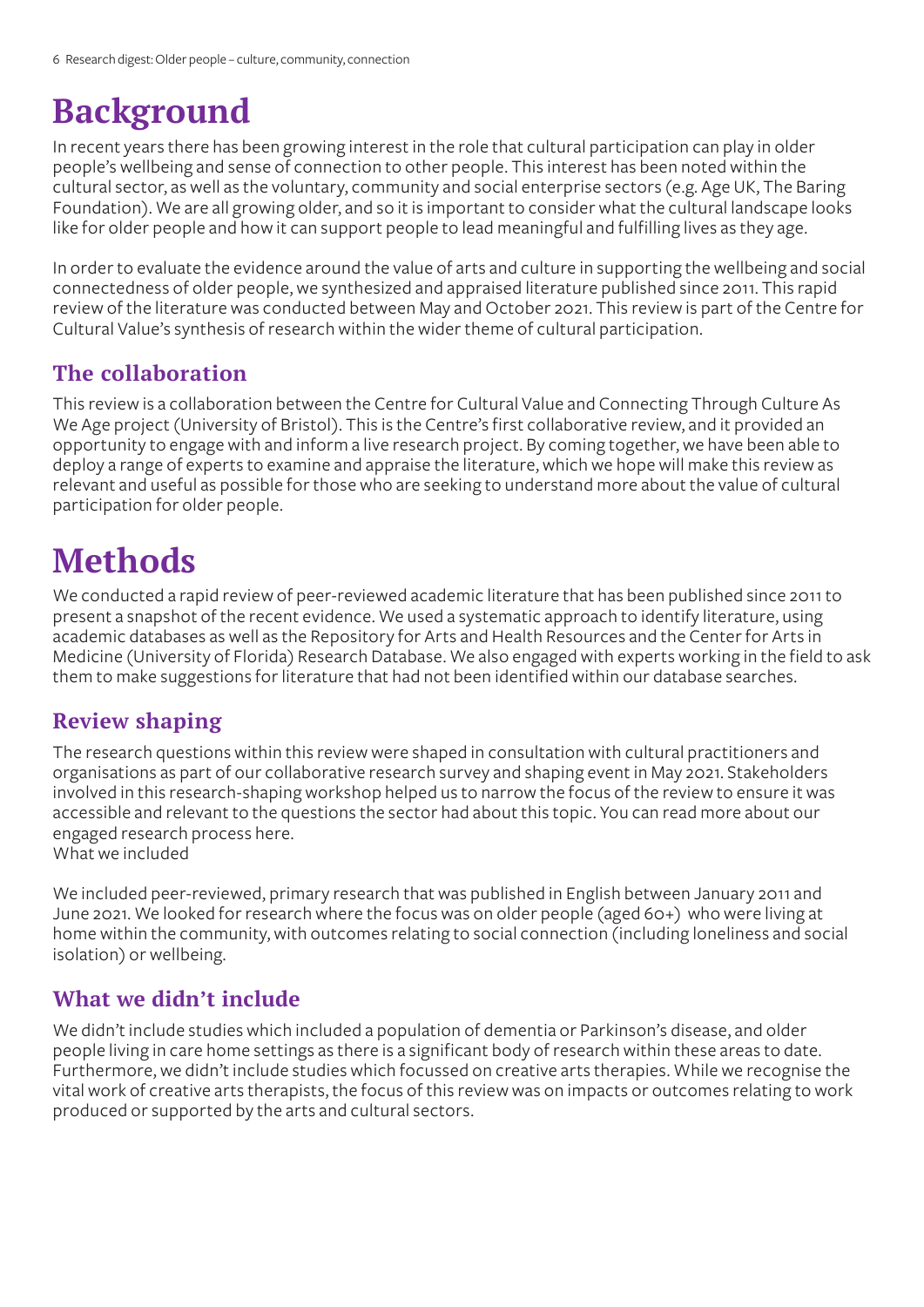#### **Critical appraisal**

In order to assess the quality of the studies we reviewed, we engaged in a formal process of appraisal using the **[Mixed Methods Appraisal Tool Version 2018](http://mixedmethodsappraisaltoolpublic.pbworks.com/w/file/fetch/127916259/MMAT_2018_criteria-manual_2018-08-01_ENG.pdf)**. A formal process of critical appraisal allowed us to explore whether studies presented clear aims and research methods, as well as examine recruitment processes, ethics, researcher reflexivity and appropriateness of analysis strategies.

We excluded 14 studies on the basis that they were too poor quality to include within the review. These studies did not state clear aims nor outline how their methods would address these aims.

#### **What questions did we ask?**

#### **Our broad review questions**

- 1. Which types of arts and cultural experiences are represented in the literature?
- 2. How is the value of cultural participation researched or evaluated in this area?

#### **Questions raised by the sector**

- 1. What is known about the effects of cultural participation on social connectivity for older people?
- 2. What is the relationship between older people's cultural participation and wellbeing?
- 3. What is known about the role of digital technology for the participation of older people in arts and cultural experiences?

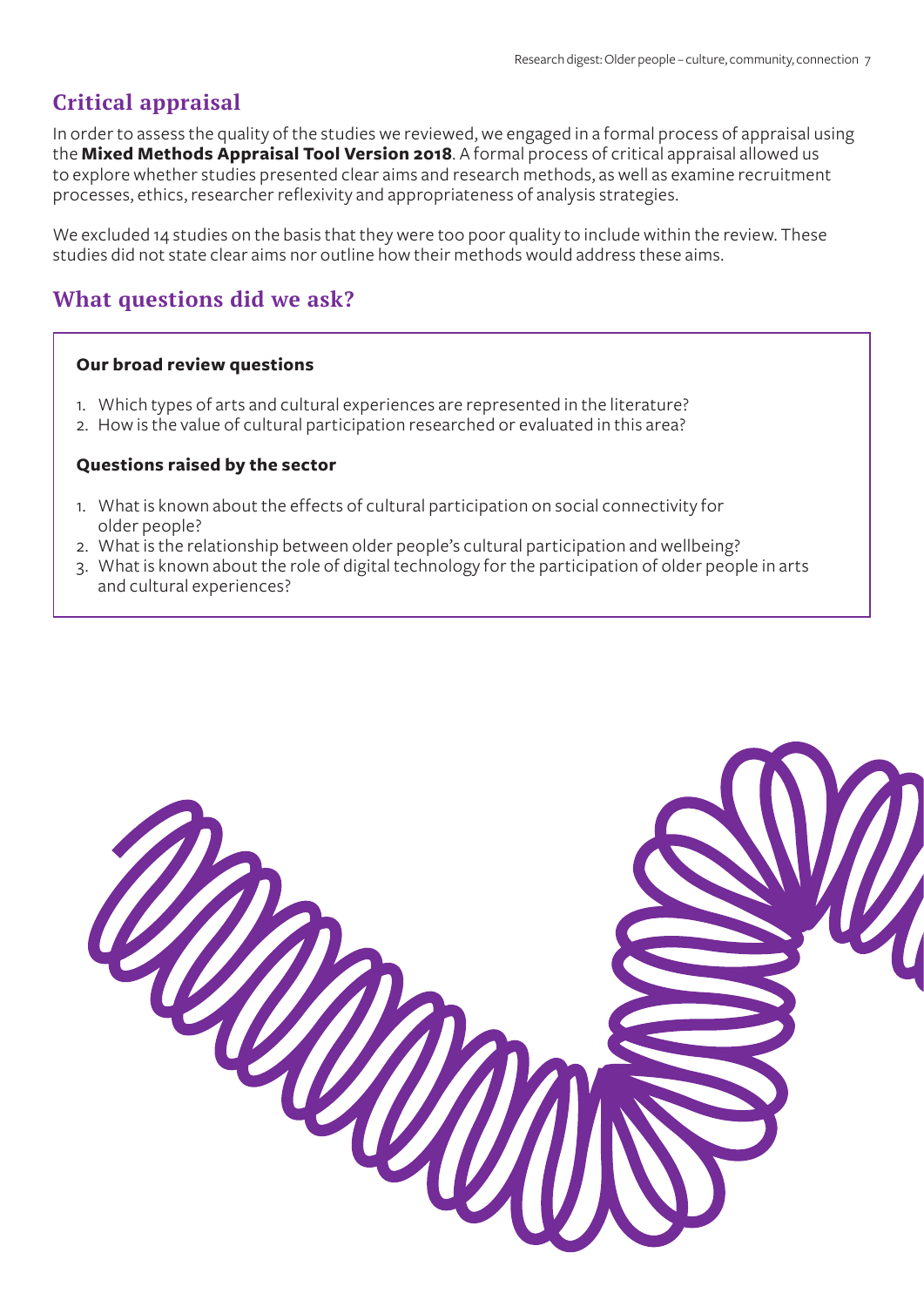## **Findings**

We identified 70 peer-reviewed studies which investigated outcomes relating to older people's cultural participation, social connection and wellbeing (see the Table of studies on page 15 for more information). Of these studies 19 were conducted in England, 12 in Canada, 11 in Australia, 8 in the United States of America, 3 in Finland, 2 in Hong Kong, and 1 from Brazil, Crete, Ireland, Israel, Italy, Netherlands, Norway, Portugal, Scotland, Singapore, South Korea, Spain, Sweden and Wales (see Figure 1).



Figure 1: Geographical heatmap of studies represented in review

The total number of participants represented across studies was 29,264 older people. There were high percentages of female participants, compared to male, and the average ages of participants tended to fall within the 65-75 age range. A large number of studies had predominantly white participants, though a high number of studies did not report participant demographics beyond age and gender.

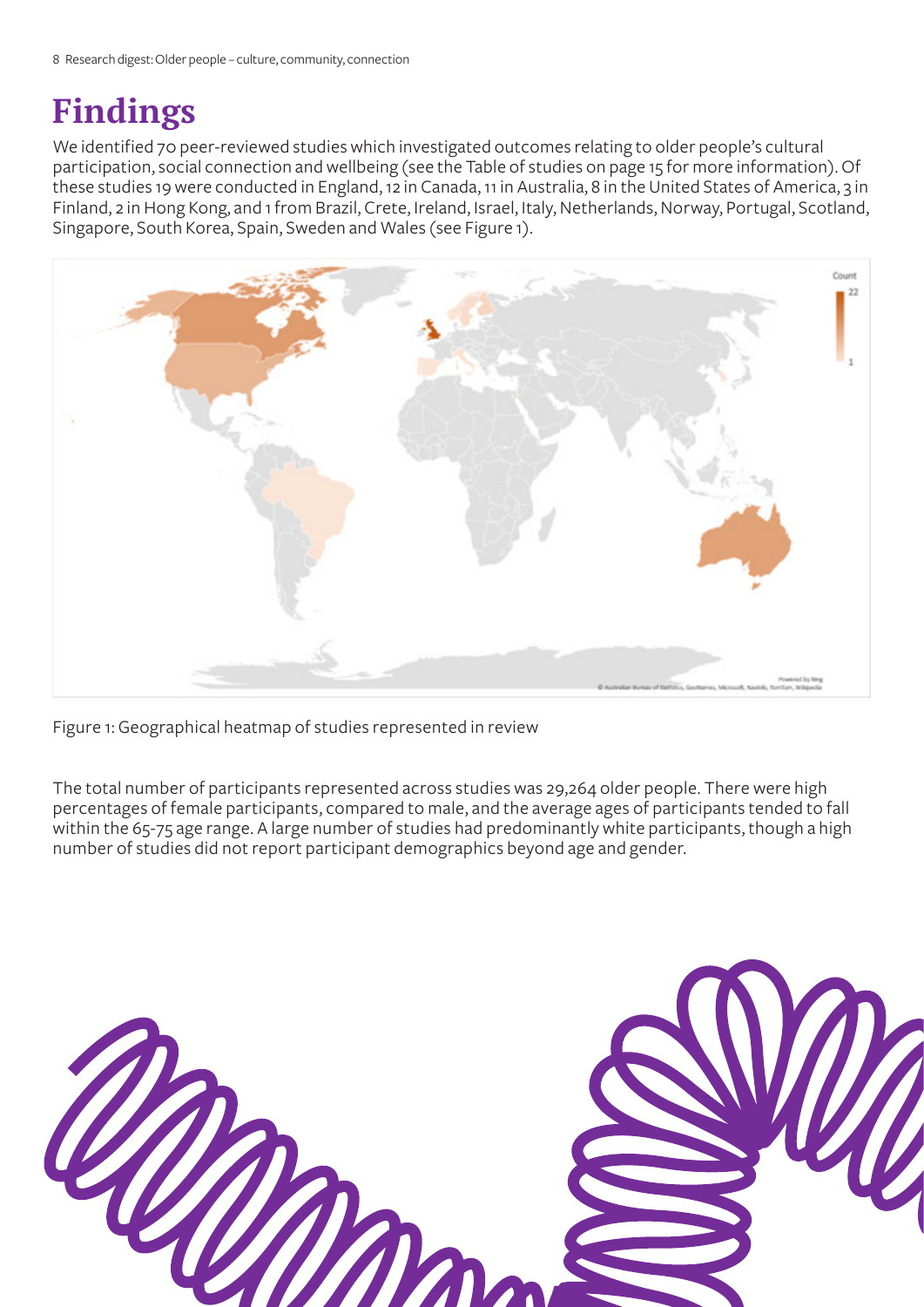#### **Which types of arts and cultural experiences are represented in the literature?**

Figure 2 presents an overview of the different arts and cultural experiences represented within the literature



#### **CULTURAL EXPERIENCE**

Music Mixed-participation Dance Other

Figure 2: Types of cultural experiences represented in the literature

Music participation was the most commonly reported cultural experience reported within the literature (37 per cent of studies), with community choir singing being the most commonly reported experience-type. Music participation also included community orchestras, learning a new instrument as part of a group, intergenerational music-making programmes, and listening to religious music.

Mixed cultural participation was the next most commonly reported cultural experience (20 per cent of studies), with older people taking part in a wide range of cultural activity. These experiences tended to include a range of participatory arts activities that were engaged with in a group.

Dance was the next most commonly reported experience (13 per cent), with a wide range of dance practices reported (including line dancing, ballroom dancing, burlesque and square dancing). All literature that included dance-based participation was group-based.

Less frequently studied participation types included: museum and gallery-based experiences, festivals, heritage focussed experiences, libraries, radio and theatre-based experiences.

Only three of the 70 studies included a digital element within the cultural experience. One focussed on digital storytelling, one on the use of digital music technology and the other on the creation of digital content for YouTube and other social media.

For a full list of cultural experiences and participation types see Appendix 1.

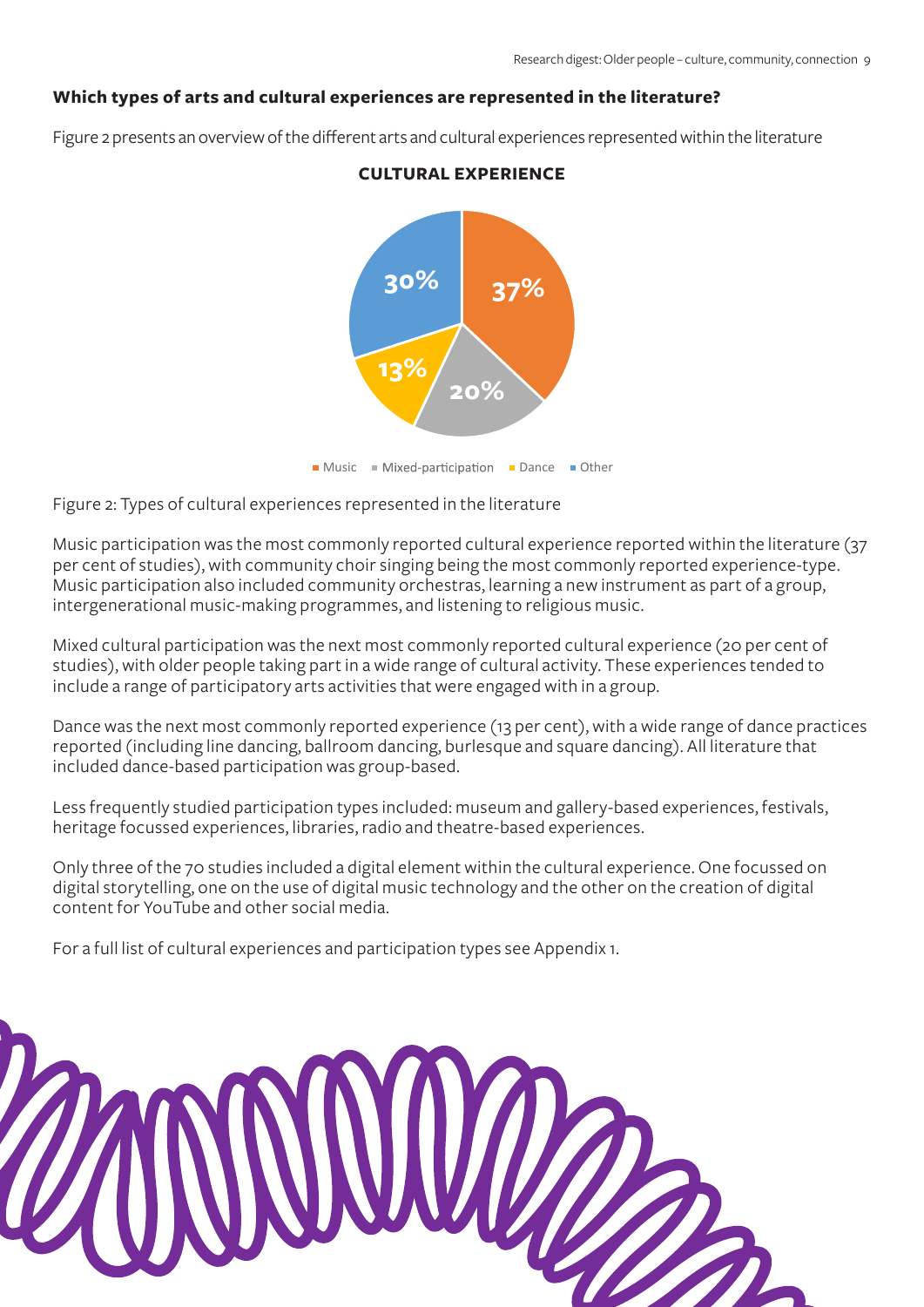#### **How is the value of cultural participation researched or evaluated in this area?**

Qualitative approaches were the most commonly used method to understand the value of cultural participation for older people's sense of community connection and wellbeing (49 per cent). These studies largely used interviews or focus groups, combined with observation. There were a handful of studies which used more participatory methods, including documentary making, photo elicitation and 'world café ' approaches.

The quality of the qualitative literature was varied. When implementing the quality appraisal tool it was clear that quality was significantly impacted by: (1) a lack of consideration about the relationship between researcher and participants, (2) very little reporting of the ethical considerations needed when working with populations of older people, and (3) some poor approaches to data analysis and reporting of findings. It should also be noted that many of the interviews/focus groups were very short in duration (i.e. 10-20 minutes), and so there are questions as to whether the depth of older people's experiences has truly been captured.

Quantitative methods were the second most commonly used to understand the value of cultural participation for older people's sense of community connection and wellbeing (30 per cent). Largely, these studies used standardised measures related to wellbeing and mental health, with the most commonly used measures being: **[Geriatric Depression Scale](https://www.stchristophers.org.uk/wp-content/uploads/2015/11/steps_stepfive_geriatric_depression_scale_0915.pdf)** (6 studies); **[World Health Organisation Quality of Life](https://www.who.int/mental_health/media/en/76.pdf)  [assessment](https://www.who.int/mental_health/media/en/76.pdf)** (WHOQOL-Bref; 5 studies); **[Positive and Negative Affect Schedule](https://ogg.osu.edu/media/documents/MB%20Stream/PANAS.pdf)** (4 studies). There were fewer examples of measures that looked specifically at social connectedness but scales such as the **[Multidimensional Perceived Social Support Scale](https://www.tnaap.org/documents/mspss-multidimensional-scale-of-perceived-social.pdf)** and **[UCLA Loneliness Scale](https://fetzer.org/sites/default/files/images/stories/pdf/selfmeasures/Self_Measures_for_Loneliness_and_Interpersonal_Problems_UCLA_LONELINESS.pdf)** were used in two studies.

The quality of the quantitative literature was also varied. In scoring these studies via the quality appraisal tool, it was clear that the limitations of the quantitative literature lay in approaches to recruitment and whether they were appropriate to answer the research questions (i.e. self-selecting samples), as well as whether the interpretation of evidence was consistent with the data presented (i.e. overstating findings).

Fifteen of the studies used a mixed-methods approach to understand the value of culture for older people's sense of community connection and wellbeing. The approaches used tended to be a combination of interviews or focus groups with questionnaires. Mixed-methods literature was appraised as being of a particularly poor standard - there was little justification or rationale for the methods chosen, and poor integration of quantitative and qualitative findings.

#### *What is known about the value of cultural participation on social connectivity for older people?*

Overall, we observed a wide range of benefits to older people's sense of social connectivity across the different types of literature examined as part of this review. As previously mentioned, there were not many quantitative studies that focussed solely on social connectivity as an outcome, but the five that did showed that cultural participation had a positive impact on social engagement (1 study), interaction (1 study) and integration (i.e. the feeling of being welcomed into a new community) (1 study), as well as a reduction in feelings of loneliness (2 studies). However, due to the differences in focus for each of the quantitative studies that focussed on social connectivity, as well as the different outcome measures used, it is difficult at this moment in time to draw any definitive conclusions from the quantitative literature.

The following section presents the key themes that were developed by the research review team from the qualitative literature that address outcomes and impacts relating to social connectivity.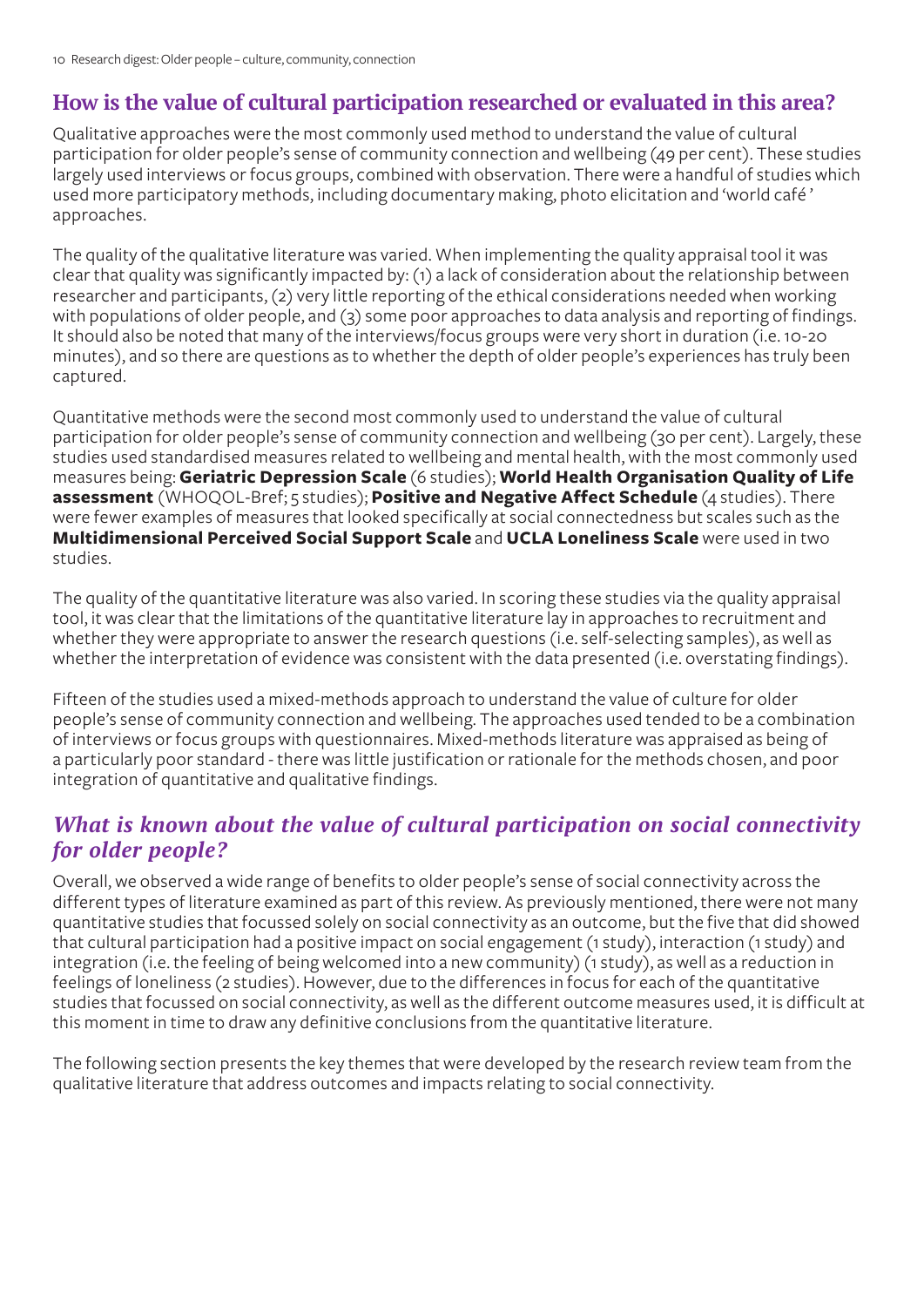#### **Increased social interaction**

Cultural participation provided older people with **opportunities for (increased) social interaction**. In the literature, this was shown to enable older people to build new or strengthen existing friendships and other kinds of social connections and to develop or improve confidence and social skills. These factors were often linked to decreased feelings of loneliness or social isolation.

Cultural participation may also lead to increased activity and connectivity in other ways. For example, studies showed how interaction with others during a cultural activity can lead to giving and receiving peer support during difficult times (i.e. during experiences of bereavement or personal illness), to accessing other resources or services, and improving relationships with friends and family.

#### **A sense of 'belonging' and/or inclusion**

Cultural participation in groups was observed to enable older people to feel a **sense of 'belonging' and/ or inclusion**. Study participants sometimes described feeling as if they had found an alternative family. Some studies showed how activities such as singing regularly in a choir or dancing as part of a club can lead to the development of a sense of collective identity through which individuals come to feel bonded together.

Positive feelings were generated through processes that included regular social interaction, pride and enjoyment in participation and collaboration towards a shared goal. Participants also reported feelings of 'being seen' or valued by others in the group or outside it as a result of taking part in activities such as public performance or exhibitions of artwork. The literature also contained examples of activities conducted in gendered groups, sometimes experienced as liberating for those involved.

However, similar processes can also lead to **experiences of exclusion** when participants are not or do not feel accepted within a group. Studies show that **feelings of rejection and anxiety** can result.

#### **Exchanges of experience, knowledge and skills**

Cultural participation often involves **processes that facilitate exchanges of experience, knowledge and skills** with others. These can allow older people to construct shared meanings and foster reciprocal relationships with people who are like and sometimes also unlike themselves. Cultural activity involving these kinds of processes is often described as being capable of **building feelings or skills of compassion, empathy and understanding** in those who take part.

In the studies in this review, exchanges of this kind included those creating connections between generations, activities that promoted exploration of shared cultural heritage, nostalgia or life events (for example through learning about and handling cultural artefacts or in storytelling) and activities that sought to build links within and between different communities.

#### **Embodied experiences**

Certain kinds of cultural participation such as dance or theatre, or the handling of cultural artefacts, were shown to **provide older people with positive embodied experiences**. As a result, participants felt a stronger connection to their bodies and senses, as well as engaging in physical activity that allowed them to transcend the limitations of the ageing body or which actively improved how they felt their body worked. The improved relationship with their ageing bodies was sometimes linked to theories of healthy ageing.

Overall, the qualitative literature points to there being a wide range of benefits of cultural participation for older people's sense of community and connection to others. Perhaps unsurprisingly, this was particularly the case for group-based cultural experiences such as community choirs or intergenerational heritage programmes.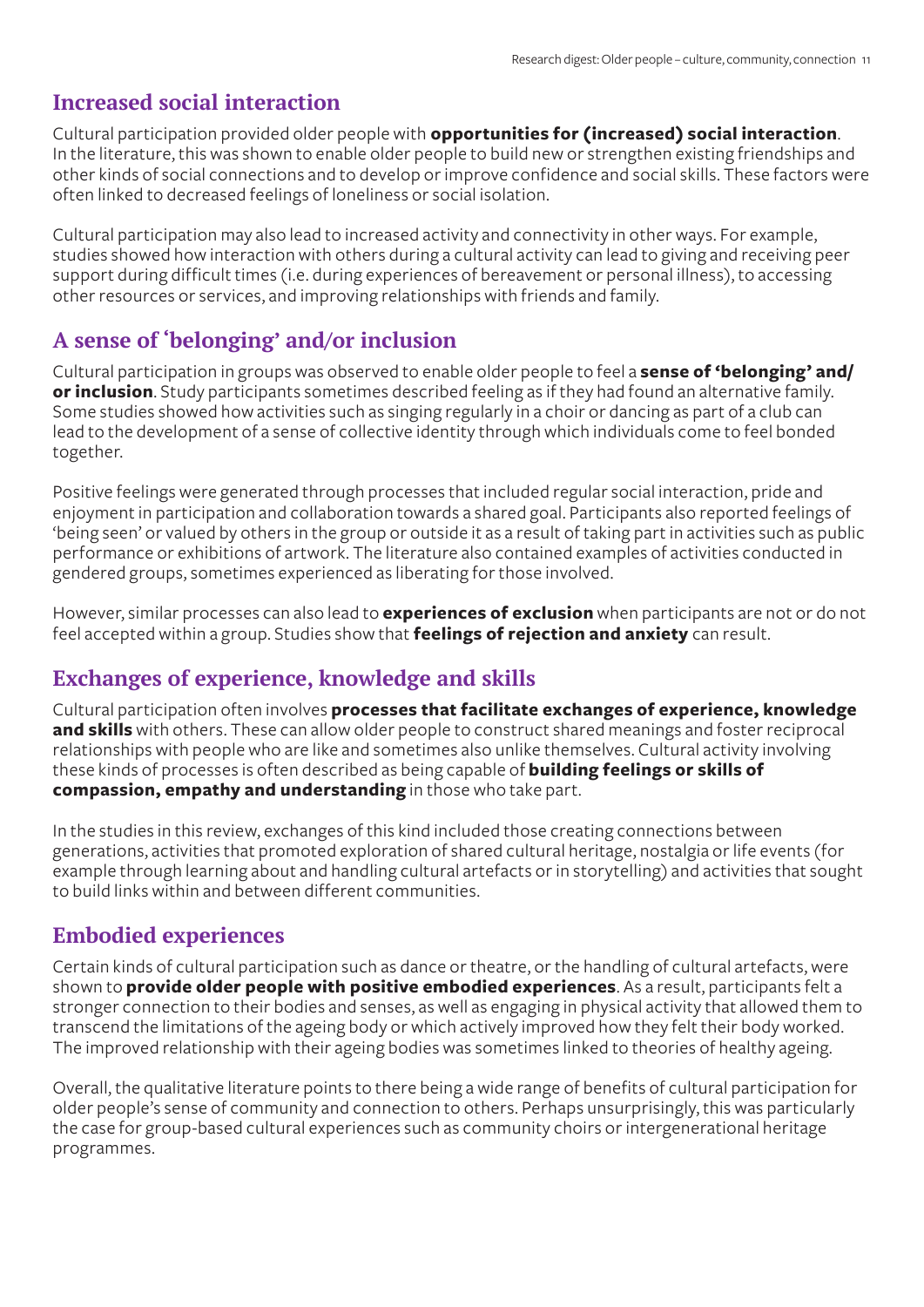#### *What is the relationship between older people's cultural participation and wellbeing?*

Twenty-five studies used direct or indirect (i.e. depression, quality of life, mood) measures of older people's wellbeing. Overall, these studies largely pointed towards the positive impacts of cultural participation on older people's mood, levels of anxiety or depression, life satisfaction, and psychological needs. Similar to the social connection literature, a wide range of outcome measures were used and they were largely indirect measures of wellbeing. Therefore, at this moment in time it is difficult to draw any strong conclusions from the quantitative literature.

The following section presents the key themes developed by the research review team from the qualitative literature which may underpin the positive findings relating to wellbeing observed across studies.

#### **Positive emotional experiences**

Cultural activity was perceived to be enjoyable by older people. They described participation as making them feel happiness and joy, producing a sense of euphoria, and they often described laughing with members of the group. This reflects the quantitative findings relating to mood, which suggested an increase in positive moods and emotions as a result of taking part in cultural activity.

A number of studies reported that cultural participation helped older people to cope better with bereavement, as noted in the previous section. The knowledge that there was peer support available helped older people to cope with the negative experiences of losing a partner and created opportunities for experiencing more positive emotions.

It is important to note that emotional experiences were not universally positive. There were examples in the literature of increased anxiety as a result of unfamiliar environments, or frustration from activities perceived to be too challenging or too easy.

#### **Sense of achievement**

Participation in arts and culture was reported to offer older people opportunities to experience challenge and learn new skills and to feel a sense of broadened horizons, things that are generally seen as positive at a time when some might feel as if their opportunities are narrowing. Such experiences were seen as helping to counter stereotypes around ageing that may be held both by the older people themselves and by society in general.

Sometimes this can also act as a motivator for continued participation or a bridge to other kinds of activity, resource or support within a community. However, when experienced negatively, it led to **feelings of inadequacy, failure or sadness** (for example, if activities were too difficult, or when performing in public created anxiety). This impacted on participants' desire to participate further and in some cases, caused them to withdraw.

The skills developed by older people across the duration of their cultural participation was often acknowledged by other members of the group, or members of the wider community if they shared works outside of the core group.



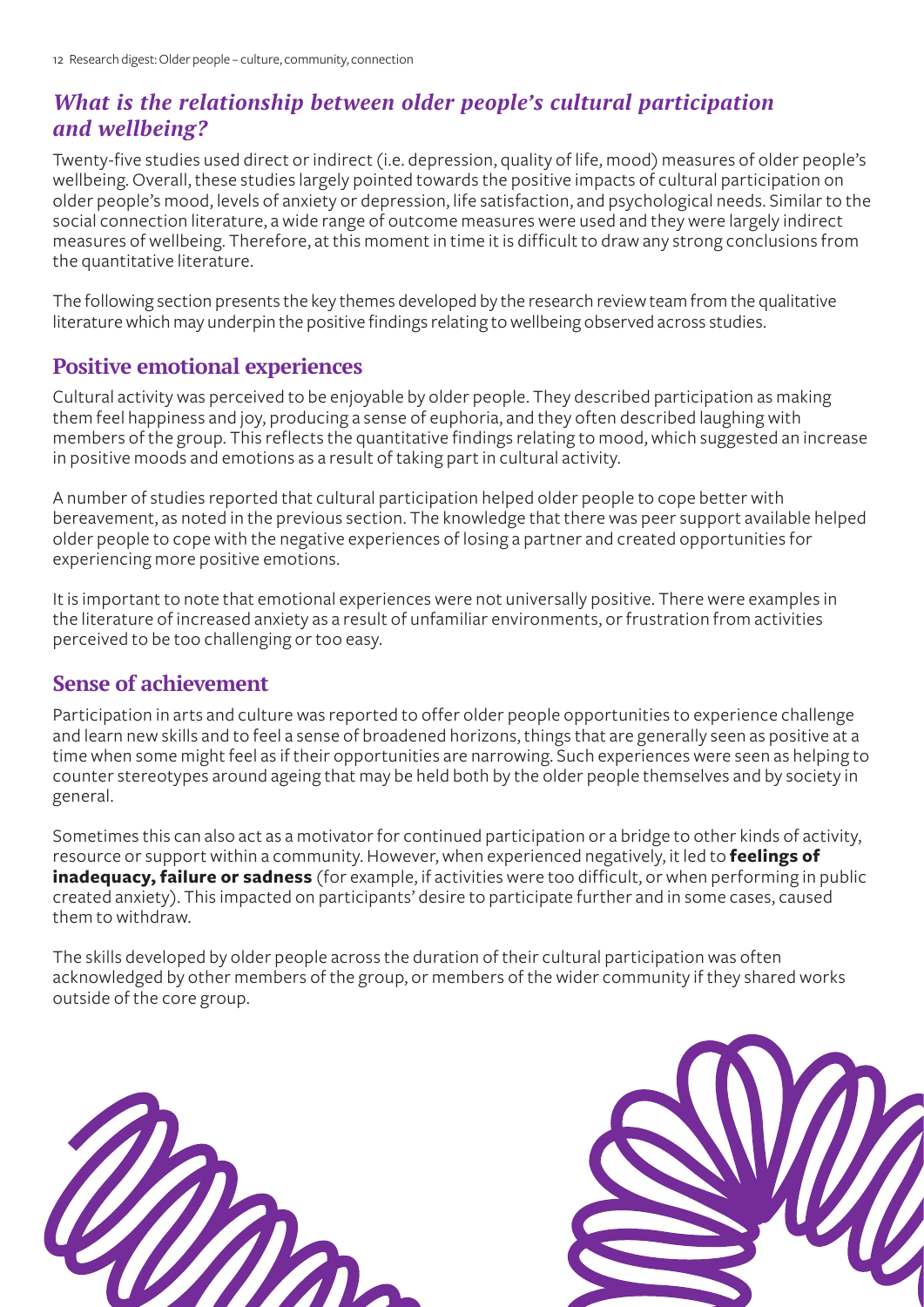#### **Strengthening of personal and collective identity**

Arts and cultural participation led to older people developing greater self-esteem and building their sense of confidence, particularly social confidence. This confidence helped older people to try new things and to share their experiences with friends and family.

Older people were able to share their life stories through what they created or performed. This allowed other people to understand the rich lives of older people, particularly in projects with an intergenerational focus. In one study of indigenous older women in Canada, younger people reported that they saw older people as sources of wisdom and keepers of cultural heritage, which led to the women feeling a sense of being valued.

#### **Building a more positive relationship with the ageing body**

Older people reported that talking part in cultural activities, especially dance and singing groups, allowed them to develop a more positive relationship with their bodies. A number of older people reported that they felt more flexible and had more energy as a result of taking part in dance classes, as well as being surprised by what their bodies were still able to do given some of the physical challenges they experienced. A handful of studies also discussed the ways in which engaging with dance helped older women feel more beautiful and sensual through this renewed connection to their bodies.

However, there were also reports that arts and cultural participation could heighten older people's awareness of the physical constraints of their bodies, especially in dance, singing and craft studies. For example, older people were impacted by stiff joints when crafting, or could feel out of breath when singing for long periods of time.

#### **What is known about the role of digital technology for the participation of older people in arts and cultural experiences?**

Unfortunately, this is a question we are currently unable to answer due to only identifying three studies that used digital technology as part of the cultural experience: one focussed on digital storytelling, the other on content creation for YouTube and the other social media. While we cannot determine any clear conclusions from this literature, we observed that engaging with culture through digital means had many of the same benefits as in person participation including, feeling a sense of connectedness and sharing life stories. Two of these studies were intergenerational in nature, and older people reported that they valued being able to learn new skills from younger people and share skills with the younger people. There were some concerns reported about data privacy but the benefits of engaging with culture digitally were more consistently reported. Overall, while there are similarities between the digital and face-to-face experiences, more research is needed to understand the differences between these experiences and any barriers or facilitators for this type of cultural participation.

This question was rated particularly highly as a priority for the cultural sector during our research shaping workshop for this review. This was primarily motivated by the context of the Covid-19 pandemic when faceto-face activity with older people was extremely limited. While we only identified three studies when we ran the searches for this review, we anticipate there will be more publications in due course on digital forms of participation that took place during the pandemic, which can be examined at a later date.

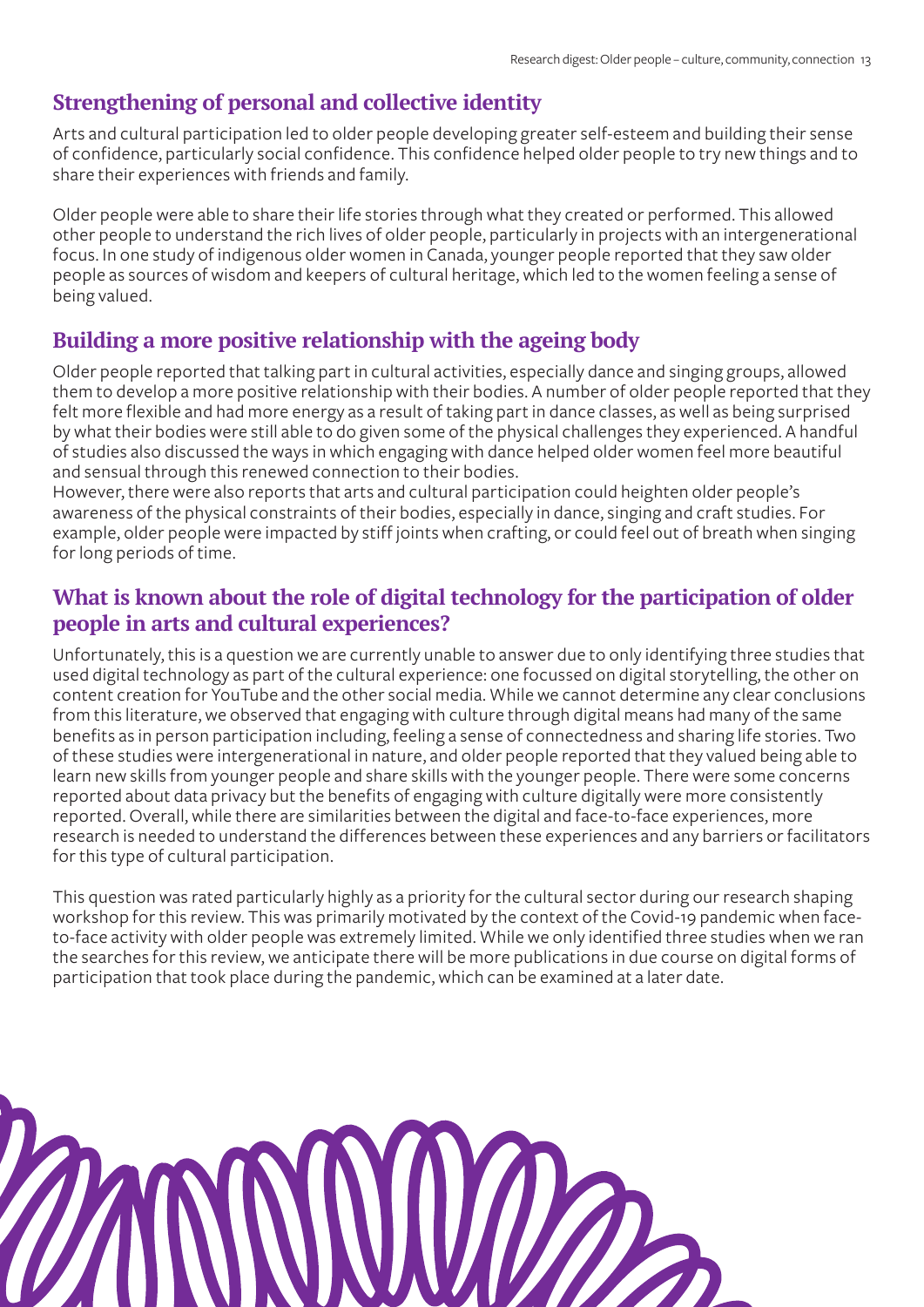## **Conclusions and implications**

There is a clear interest globally in the role that cultural participation plays in the wellbeing and social connectivity of older people. The qualitative literature in this area in particular illuminates the role that cultural activity can play in empowering older people to feel more connected to their communities, especially when performing or showcasing their creative works. It also contributes to their sense of wellbeing, through affirming their sense of identity and facilitating positive emotional experiences. Although these findings reflected across these studies indicate an overwhelmingly positive benefit to the role that cultural participation plays in the wellbeing and social connectedness of older people, we have some significant concerns about the quality of a high proportion of the studies represented in this review. With this in mind, we can therefore draw the following conclusions:

- **1. Group-based cultural activities lead to an increase in wellbeing and sense of social connectedness for older people.** The strongest evidence for this is from music-based participation in community choirs. There was much less research relating to individual cultural pursuits. Future research could therefore examine the role of both group-based and solo activities to understand more about impacts on individual wellbeing and social connectivity.
- **2. Older people who are female, white and aged 65-75, are the most commonly represented group within the literature.** There is far less research relating specifically to men, the oldest-old, and taking into account race, ethnicity, socioeconomic status, disability etc. In order to understand the reach of cultural participation for older people, it is essential that research widens its focus to ensure that these populations are represented within the literature in the future.
- **3. There appears to be a need for methodological development in this area.** Older people's responses across a lot of the literature were very surface level, with some interviews reported to only last 10-20 minutes. There is a need to consider the methods that are most appropriate within this research context, as well as an acknowledgement of the ethical considerations of working with older people in a research capacity – something that was made apparent during the quality appraisal of the literature. There was also a notable absence of participatory and co-produced approaches to research, which offer older people more agency, voice and involvement in the research process. Given the cross-disciplinary nature of this research area, there is great potential in the use of well-designed mixed-methods research that brings together larger scale data with older people's lived experiences across time.
- **4. A large body of the literature frames older people as a 'burden'.** A large proportion of studies frame the use of cultural participation as an intervention to prevent the need for social care services for older people. It is important to acknowledge the role of arts and culture beyond keeping older people more 'independent' for longer, and to consider the broader role that cultural participation in maintaining older people's roles as active and engaged citizens within their communities.

## **Next steps**

Our research and evidence base for cultural value needs to respond to what works now and what needs to change in the future, so that we can support practitioners and policymakers to develop models and practices that are more robust, equitable and sustainable.

We will review this publication in Winter 2022 to reflect relevant research and evaluation that was published after the first edition of this digest.

If you are aware of new publications or feel we have missed a vital piece of research or evaluation that should be included in our 2022 update, please get in touch at: **[ccv@leeds.ac.uk](mailto:ccv%40leeds.ac.uk?subject=)**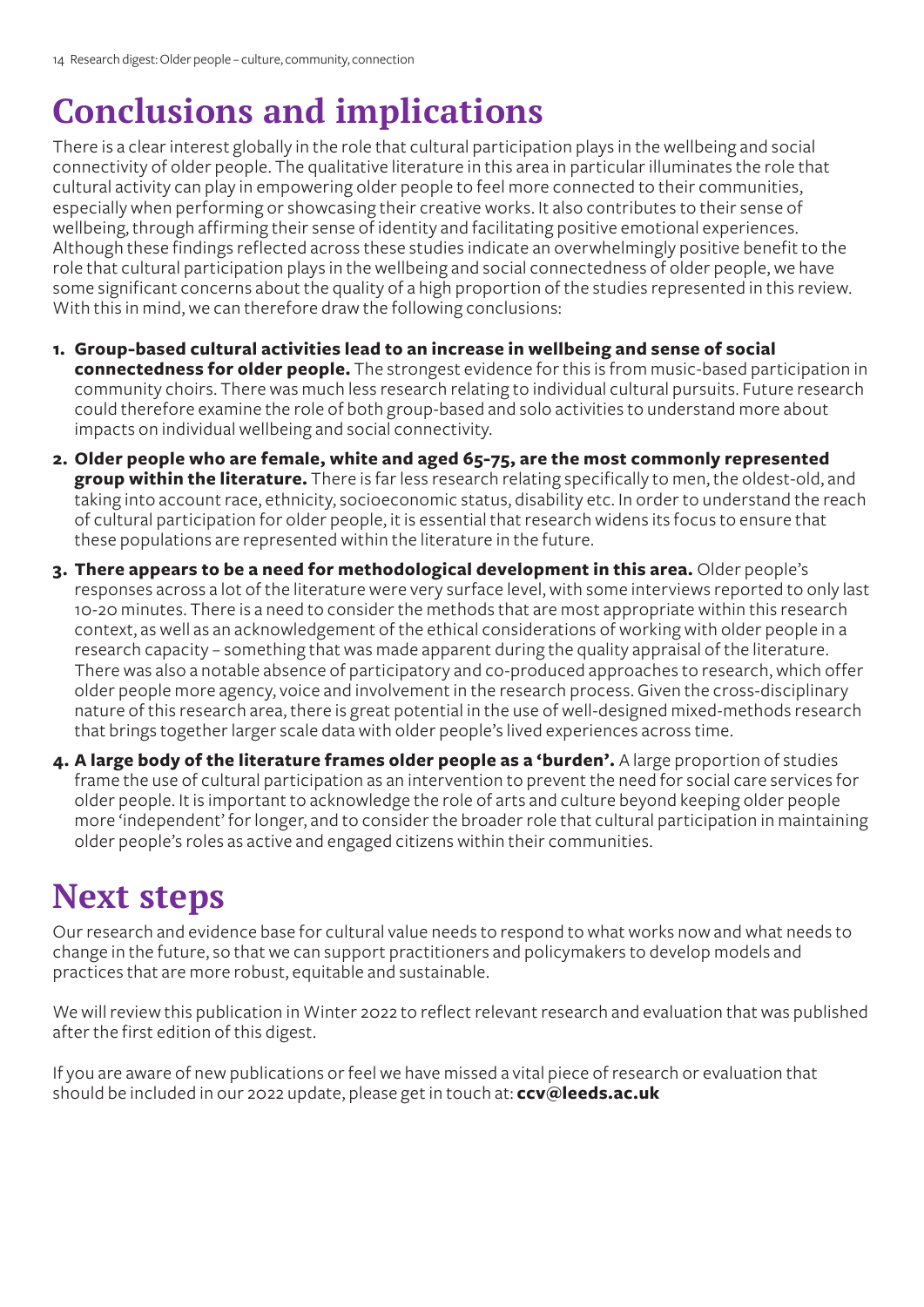## **Studies included within this review**

#### **[The full table of studies with further information on each study can be found here.](https://docs.google.com/spreadsheets/d/1EN8gkj4eX09ZMg7dD8srM-EZKmqN-BJc/edit?usp=sharing&ouid=112382617081442154539&rtpof=true&sd=true)**

- 1 Ali-Haapala, A., Moyle, G. and Kerr, G., 2020. Pleasurable challenges: competing with the ageing body and mind through Ballet for Seniors. Leisure Studies. 39(4), pp.532-544. DOI: 10.1080/02614367.2019.1670720
- 2 Anderson, S., Fast, J., Keating, N., Eales, J., Chivers, S. and Barnet, D., 2017. Translating knowledge: Promoting health through intergenerational community arts programming. Health Promotion Practice. 18(1), pp.15-25. DOI: 10.1177/1524839915625037
- 3 Barbeau A-K, Mantie R., 2019. Music Performance Anxiety and Perceived Benefits of Musical Participation Among Older Adults in Community Bands. Journal of Research in Music Education. 66(4):408-427. DOI:10.1177/0022429418799362
- 4 Barbeau A-K, Cossette, I., 2019. The effects of participating in a community concert band on senior citizens' quality of life, mental and physical health. International Journal of Community Music. 12(2), pp. 269-288(20). DOI: 10.1386/ijcm.12.2.269\_1
- 5 Beauchet, O., Bastien, T., Mittelman, M., Hayashi, Y., Hau Yan Ho, A., 2020. Participatory art-based activity, community-dwelling older adults and changes in health condition: Results from a pre–post intervention, single-arm, prospective and longitudinal study. Mauritas.134, pp. 8-14. DOI: 10.1016/j.maturitas.2020.01.006.
- 6 Bernard, M., Rickett, M., Amigoni, D., Munro, L., Murray, M., & Rezzano, J. , 2015. Ages and stages: the place of theatre in the lives of older people. Ageing and society, 35(6), pp.1119-1145. DOI:10.1017/s0144686x14000038
- 7 Bradshaw, M., Ellison, C.G., Fang, Q., Mueller C. 2015. Listening to Religious Music and Mental Health in Later Life. Gerontologist. 55(6):961-71. DOI: 10.1093/geront/gnu020.
- 8 Brustio, P.R., Liubicich, M.E., Chiabrero, M., Rabaglietti, E., 2018. Dancing in the golden age: a study on physical function, quality of life, and social engagement. Geriatric Nursing. 39(6), pp.635-639. DOI: 10.1016/j. gerinurse.2018.04.013.
- 9 Burns J, Oliver S, Karkou V., 2021. Creativity in retirement: psychosocial experiences of recently retired people participating in a creative arts project. Perspectives in Public Health. 141(5), pp.295-302. DOI:10.1177/1757913920919449
- 10 Collard-Stokes, G., 2020. Recreational burlesque and the aging female body: challenging perceptions. Journal of Women and Aging. DOI: 10.1080/08952841.2020.1839319
- 11 Coulton, S., Clift, S., Skingley, A., Rodriguez, J., 2015. Effectiveness and cost-effectiveness of community singing on mental health-related quality of life of older people: randomised controlled trial. British Journal of Psychiatry. 207(3), pp.250-5. DOI: 10.1192/bjp.bp.113.129908.
- 12 Creech, A., Hallam, S., Varvarigou, M., McQueen, H., Gaunt, H. 2013. Active music making: a route to enhanced subjective well-being among older people. Perspectives in Public Health. 133(1), pp.36-43. DOI:10.1177/1757913912466950.
- 13 Cruz-Ferreira, A., Marmeleira, J., Formigo, A., Gomes, D., Fernandes, J., 2015. Creative Dance Improves Physical Fitness and Life Satisfaction in Older Women. Research on Aging. 37(8), pp. 837-855. DOI:10.1177/0164027514568103
- 14 Davidson, J.W., McNamara, B., Rosenwax, L., Lange, A., Jenkins, S. and Lewin, G., 2014. Evaluating the potential of group singing. Australasian Journal on Ageing. 33(2), pp.99-104. DOI:10.1111/j.1741-6612.2012.00645.x
- 15 de Araujo, F.F., da Rocha, A. 2019. The redefining of later life through leisure: music and dance groups in Brazil. Leisure Studies. 38(5), pp.712-727, DOI: 10.1080/02614367.2019.1636847
- 16 de Medeiros, K., Mosby, A., Hanley, K.B., Pedraza, M.S., Brandt, J. 2011. A randomized clinical trial of a writing workshop intervention to improve autobiographical memory and well-being in older adults. International Journal of Geriatric Psychiatry. 26(8), pp.803-11. DOI: 10.1002/gps.2605.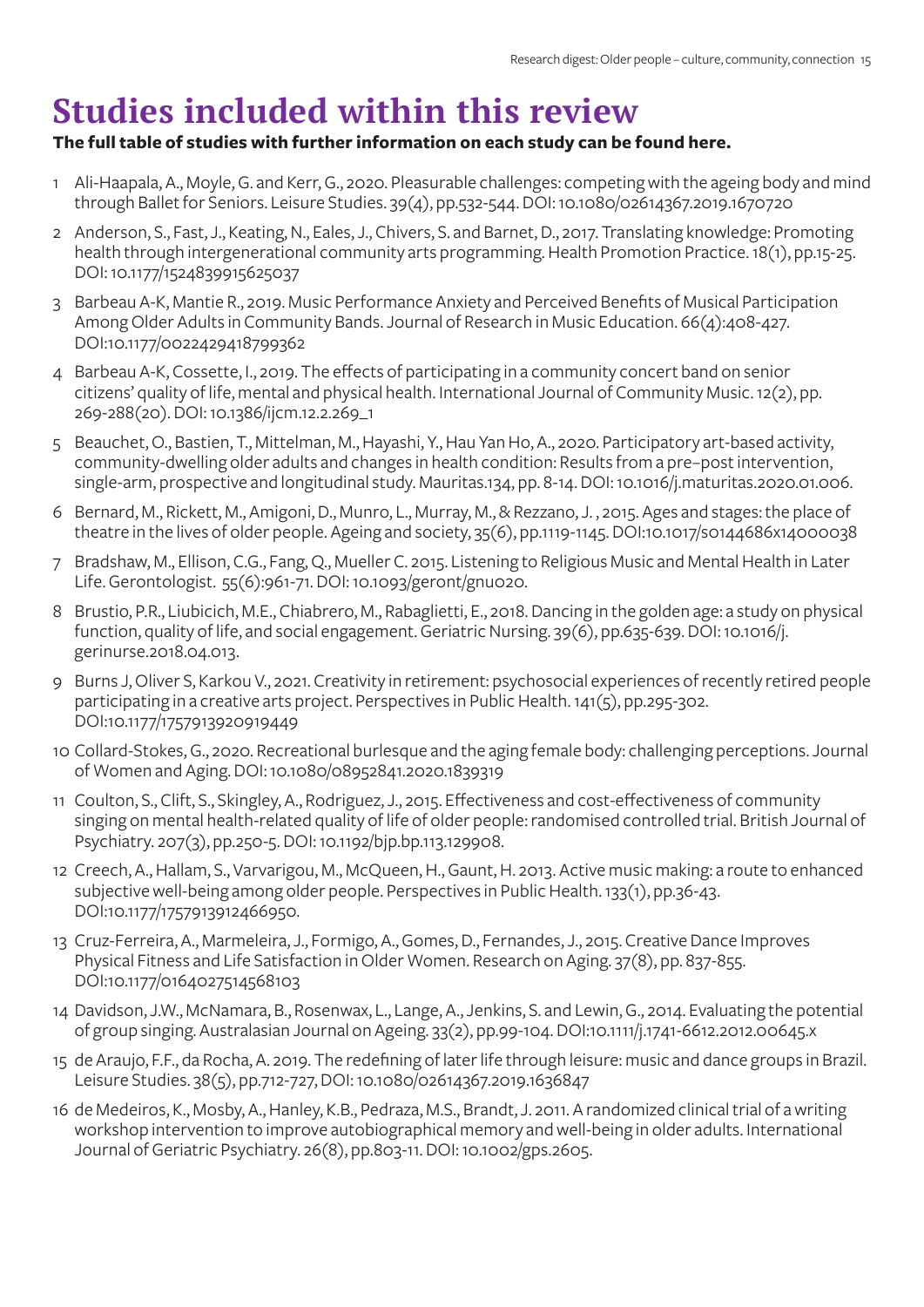- 17 de Vries P., 2012. Intergenerational Music Making: A Phenomenological Study of Three Older Australians Making Music With Children. Journal of Research in Music Education. 59(4), pp.339-356. DOI:10.1177/0022429411423581
- 18 Douse, L., Farrer, R., Aujla, I., 2020 The Impact of an Intergenerational Dance Project on Older Adults' Social and Emotional Well-Being. Frontiers in Psychology. 16(11):561126. DOI:10.3389/fpsyg.2020.561126.
- 19 Fancourt, D., Tymoszuk, U., 2019. Cultural engagement and incident depression in older adults: evidence from the English Longitudinal Study of Ageing. British Journal of Psychiatry. 214(4), pp. 225-229. DOI:10.1192/ bjp.2018.267.
- 20 Ferreira, S.M., Sayago, S., Blat, S. 2017 Older people's production and appropriation of digital videos: an ethnographic study. Behaviour & Information Technology, 36(6), pp.557-574, DOI: 10.1080/0144929X.2016.1265150
- 21 Gadoua, G., 2014 Making Sense through Touch. The Senses and Society, 9(3), pp. 323-341, DOI: 10.2752/174589314 X14023847039719
- 22 Goth, U. S., and Småland, E., 2014. The role of civic engagement for men's health and well being in Norway-a contribution to public health. International journal of environmental research and public health. 11(6), pp.6375– 6387. DOI: 10.3390/ijerph110606375
- 23 Goulding A., 2013. How can contemporary art contribute toward the development of social and cultural capital for people aged 64 and older. Gerontologist. 53(6), pp.1009-19. DOI: 10.1093/geront/gns144. .
- 24 Griffin, M., Harvey, K., Gillett, J., Andrews, G., 2019. Writing as/about Leisure: Connecting with Oneself and Others through Creative Practice. Leisure Sciences. DOI: 10.1080/01490400.2019.1694609
- 25 Hallam, S., Creech, A., 2016. Can active music making promote health and well-being in older citizens? Findings of the music for life project. London Journal of Primary Care. 8(2), pp. 21-25. DOI: 10.1080/17571472.2016.1152099.
- 26 Hansen, P., Main, C., Hartling, L., 2021. Dance Intervention Affects Social Connections and Body Appreciation Among Older Adults in the Long Term Despite COVID-19 Social Isolation: A Mixed Methods Pilot Study. Frontiers in Psychology. Feb 25; 12:635938. DOI: 10.3389/fpsyg.2021.635938.
- 27 Hausknecht, S., Vanchu-Orosco, M., Kaufman, D., 2019. Digitising the wisdom of our elders: Connectedness through digital storytelling. Ageing and Society, 39(12), pp.2714-2734. DOI:10.1017/S0144686X18000739
- 28 Heo, J., Lee, S., Im, S., Bae, J., 2021. "When I Sing, I Feel Peaceful": Experiences of Older Choral Singers From North Korea. Journal of Applied Gerontology. Jan 27:733464820988799. DOI: 10.1177/0733464820988799.
- 29 Hunt, B., Truran, L., Reynolds, F., 2018. "Like a drawing of breath": leisure-based art-making as a source of respite and identity among older women caring for loved ones with dementia, Arts & Health. 10:1,pp.29-44, DOI: 10.1080/17533015.2016.1247370
- 30 Johnson, J.K., Carpenter, T., Goodhart, N., Stewart, A.L., du Plessis, L., Coaston, A., Clark, K., Lazar, A., Chapline, J., 2020 Exploring the effects of visual and literary arts interventions on psychosocial well-being of diverse older adults: a mixed methods pilot study. Arts Health. 13(3), pp.263-277. DOI: 10.1080/17533015.2020.1802603.
- 31 Johnson, J.K., Louhivuori, J., Stewart, A.L., Tolvanen, A., Ross, L., Era, P. 2013. Quality of life (QOL) of older adult community choral singers in Finland. International Psychogeriatrics. 25(7), pp.1055-64. DOI: 10.1017/ S1041610213000422.
- 32 Johnson, J.K., Louhivuori, J., Siljander, E., 2017. Comparison of well-being of older adult choir singers and the general population in Finland: A case-control study. Musicae Scientiae. 21(2), pp.178-194. DOI:10.1177/1029864916644486
- 33 Johnson, J.K., Stewart, A.L., Acree, M., Nápoles, A.M., Flatt, J.D., Max, W.B., Gregorich, S.E., 2020. A Community Choir Intervention to Promote Well-Being Among Diverse Older Adults: Results From the Community of Voices Trial. The journals of gerontology. Series B, Psychological sciences and social sciences. 75(3), pp.549-559. DOI: 10.1093/geronb/gby132.
- 34 Keisari, S., Hoffman, Y., Ring, L., Palgi, Y., 2021. The Moderating Effect of Older Adults' Receptive Arts Engagement on the Association Between Resilience and Anxiety Symptoms During Coronavirus Breakout. The Journal of nervous and mental disease. 209(6), pp.443-448. DOI: 10.1097/NMD.0000000000001326.
- 35 Krause A. E., 2020. The Role and Impact of Radio Listening Practices in Older Adults' Everyday Lives. Frontiers in psychology. 11, 603446. DOI: 10.3389/fpsyg.2020.603446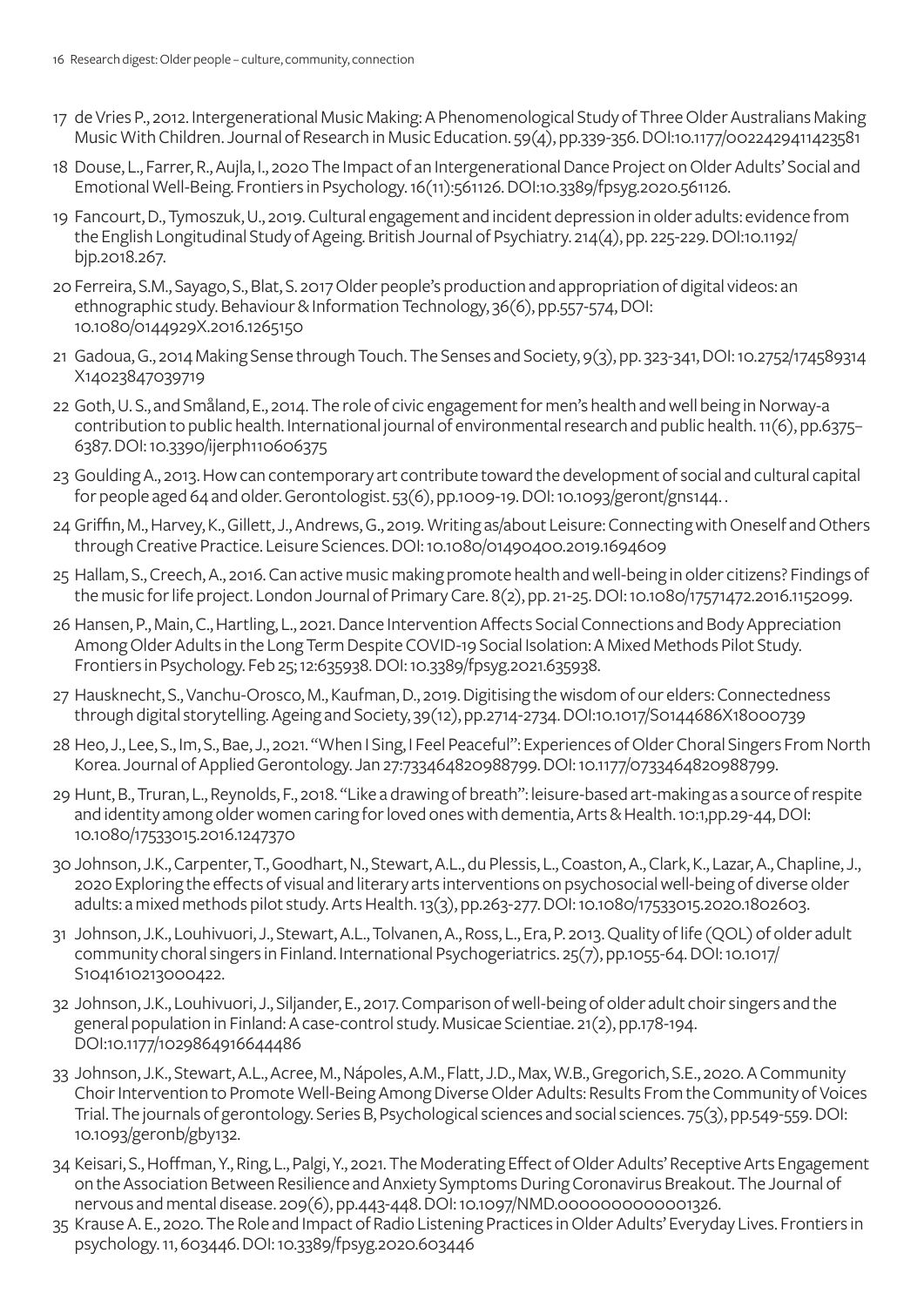- 36 Krmpotich, C., Howard, H., & Knight, E. 2016. From collection to community to collections again: Urban Indigenous women, material culture and belonging. Journal of Material Culture. 21(3), pp. 343–365. DOI:10.1177/1359183515610362
- 37 Lamont, A., Murray, M., Hale, R., & Wright-Bevans, K., 2018. Singing in later life: The anatomy of a community choir. Psychology of Music. 46(3), pp. 424–439. DOI:10.1177/0305735617715514.
- 38 Liddle, J.L., Parkinson, L. and Sibbritt, D.W. 2012. Painting pictures and playing musical instruments: Change in participation and relationship to health in older women. Australasian Journal on Ageing, 31, pp. 218-221. DOI: 10.1111/j.1741-6612.2011.00574.x
- 39 Liddle, J.L., Parkinson, L., Sibbritt, D.W., 2013. Purpose and pleasure in late life: Conceptualising older women's participation in art and craft activities. Journal of Aging Studies. 27(4), pp.330-8. DOI: 10.1016/j. jaging.2013.08.002.
- 40 Liddle, J., Parkinson, L., Sibbritt, D. 2014. Health-related factors associated with participation in creative hobbies by Australian women aged in their eighties. Arts & Health, 6:2, pp. 132-142, DOI: 10.1080/17533015.2013.808253
- 41 Lindblad, K., de Boise, S., 2020. Musical engagement and subjective wellbeing amongst men in the third age. Nordic Journal of Music Therapy. 29:1,pp. 20-38, DOI: 10.1080/08098131.2019.1646791
- 42 Lo, W. 2015. The music culture of older adults in Cantonese operatic singing lessons. Ageing and Society, 35(8), pp.1614-1634. DOI:10.1017/S0144686X14000439
- 43 Luyt, B., Chow, Y., Ng, K. & Lim, J., 2011. Public Library Reading Clubs and Singapore's Elderly. Libri. 61(3), pp.205- 210. DOI: 10.1515/libr.2011.017
- 44 MacAulay, R. K., Edelman, P., Boeve, A., Sprangers, N., & Halpin, A., 2019. Group music training as a multimodal cognitive intervention for older adults. Psychomusicology: Music, Mind, and Brain. 29(4), pp. 180–187. DOI: 10.1037/pmu0000239
- 45 Maidment, J., Macfarlane, S., 2011. Crafting Communities: Promoting Inclusion, Empowerment, and Learning between Older Women. Australian Social Work. 64:3, pp. 283-298, DOI: 10.1080/0312407X.2010.520087
- 46 Man, D.W., Lai, F.H., Yu, E.C., Lee, G.Y., 2021. Effects of traditional Cantonese opera songs on Cantonese-speaking, community-dwelling older adults' cognitive and psychological function, well-being, and health. Aging and Mental Health. 19, pp.1-13. DOI: 10.1080/13607863.2021.1871880.
- 47 Maury, S., and Rickard, N., 2020. The Benefits of Participation in a Choir and an Exercise Group on Older Adults' Wellbeing in a Naturalistic Setting. Musicae Scientiae. DOI:10.1177/1029864920932633
- 48 Meeks, S., Vandenbroucke, R. J., Shryock, S. K., 2020. Psychological benefits of attending the theatre associated with positive affect and well-being for subscribers over age 60. Aging & mental health, 24(2), pp.333–340. DOI: 10.1080/13607863.2018.1534082
- 49 Moody, E., and Phinney, A., 2012. A community-engaged art program for older people: fostering social inclusion. Canadian journal on aging = La revue canadienne du vieillissement. 31(1), pp.55–64. DOI: 10.1017/ S0714980811000596
- 50 Moore, R. C., Straus, E., Dev, S. I., Parish, S. M., Sueko, S., Eyler, L. T., 2017. Development and Pilot Randomized Control Trial of a Drama Program to Enhance Well-being Among Older Adults. The Arts in psychotherapy. 52, pp. 1–9. DOI: 10.1016/j.aip.2016.09.007
- 51 O'shea, E., Léime, Á., 2012. The impact of the Bealtaine arts programme on the quality of life, wellbeing and social interaction of older people in Ireland. Ageing and Society, 32(5), pp. 851-872. DOI:10.1017/S0144686X11000717
- 52 Olsson, E.A., Heikkinen, S., 2019 "I will never quit dancing". The emotional experiences of social dancing among older persons. Journal of Aging Studies. 51, 100786. DOI: 10.1016/j.jaging.2019.100786
- 53 Owen-Booth, B., Lewis, E., 2020. An exploratory study of older persons' perceptions of engaging in line dancing classes. Journal of Occupational Science. 27:2, pp.216-221, DOI: 10.1080/14427591.2019.1654403
- 54 Pentikäinen, E., Pitkäniemi, A., Siponkoski, S. T., Jansson, M., Louhivuori, J., Johnson, J. K., Paajanen, T., & Särkämö, T., 2021. Beneficial effects of choir singing on cognition and well-being of older adults: Evidence from a crosssectional study. PloS one, 16(2), e024566. DOI: 10.1371/journal.pone.0245666
- 55 Perkins, R., Williamon, A., 2014. Learning to make music in older adulthood: A mixed-methods exploration of impacts on wellbeing. Psychology of Music. 42(4), pp.550–567. DOI:10.1177/0305735613483668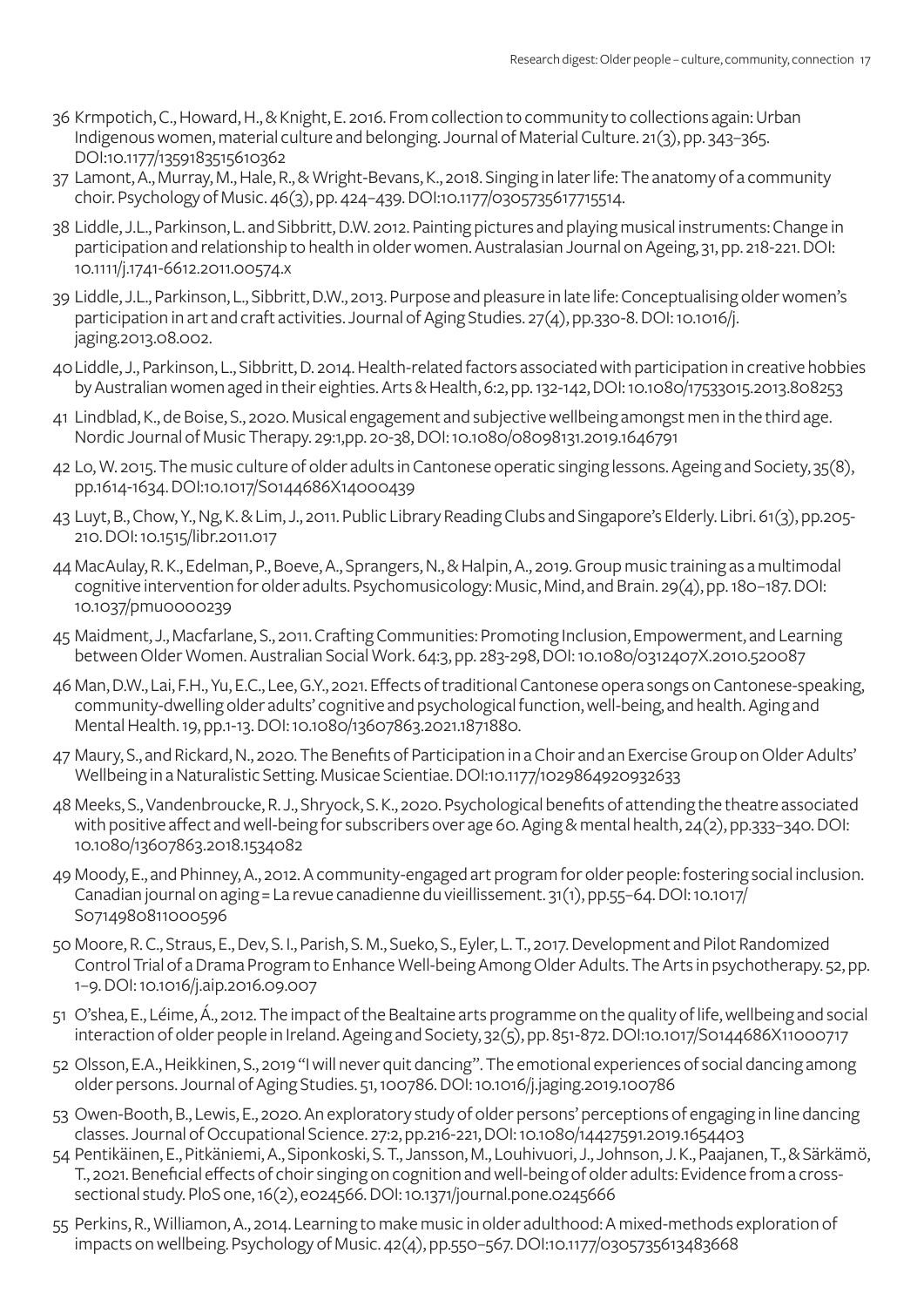- 56 Phinney, A., Moody, E., Small, J., 2014. The Effect of a Community-Engaged Arts Program on Older Adults' Well-being. Canadian Journal on Aging / La Revue Canadienne Du Vieillissement. 33(3), pp.336-345. DOI:10.1017/ S071498081400018X
- 57 Rose, E., Lonsdale, S., 2016. Painting place: Re-imagining landscapes for older people's subjective wellbeing. Health & place. 40, pp.58–65. DOI: 10.1016/j.healthplace.2016.05.002
- 58 Schneider, B., McCoy, L., 2018. Serious Leisure, Play and the Construction of Community among Older Adult Square Dancers, Activities. Adaptation & Aging. 42:1, pp.54-68, DOI: 10.1080/01924788.2017.1376178
- 59 Skingley, A., Martin, A., Clift, S., 2016. The Contribution of Community Singing Groups to the Well-Being of Older People: Participant Perspectives From the United Kingdom. Journal of applied gerontology: the official journal of the Southern Gerontological Society. 35(12), pp.1302–1324. DOI: 10.1177/0733464815577141
- 60 Southcott, J., Joseph, D., 2015. Singing in La Voce Della Luna Italian women's choir in Melbourne, Australia. International Journal of Music Education. 33(1), pp.91–102. DOI: 10.1177/0255761414546244
- 61 Southcott, J., & Nethsinghe, R. 2019. Resilient senior Russian-Australian voices: "we live to sing and sing to live". Applied Research in Quality of Life. 14(1), pp.39–58. DOI:10.1007/s11482-017-9580-1
- 62 Stevens-Ratchford, R. G., 2016. Ballroom Dance: Linking Serious Leisure to Successful Aging. The International Journal of Aging and Human Development. 83(3),pp. 290–308. DOI:10.1177/0091415016652405
- 63 Teater, B., & Baldwin, M. J., 2014. Singing for successful ageing: The perceived benefits of participating in the golden oldies community-arts programme. The British Journal of Social Work,.44(1), pp. 81-99. DOI:10.1093/ bjsw/bcs095
- 64 Todd, C., Camic, P.M., Lockyer, B., Thomson, L., Chatterjee, H. 2017. Museum-based programs for socially isolated older adults: Understanding what works.Health & Place. 48, pp. 47-55. DOI: 10.1016/j. healthplace.2017.08.005
- 65 Toepoel, V., 2011. Cultural participation of older adults: investigating the contribution of lowbrow and highbrow activities to social integration and satisfaction with life. 10(2), pp.123-129. DOI:10.1515/ijdhd.2011.027
- 66 Tymoszuk, U., Perkins, R., Fancourt, D., & Williamon, A., 2020. Cross-sectional and longitudinal associations between receptive arts engagement and loneliness among older adults. Social psychiatry and psychiatric epidemiology. 55(7), pp.891–900. DOI:10.1007/s00127-019-01764-0
- 67 Tymoszuk, U., Perkins, R., Spiro, N., Williamon, A., & Fancourt, D., 2020. Longitudinal Associations Between Short-Term, Repeated, and Sustained Arts Engagement and Well-Being Outcomes in Older Adults. The journals of gerontology. Series B, Psychological sciences and social sciences. 75(7), pp.1609–1619. DOI:10.1093/geronb/ gbz085
- 68 Tzanidaki, D., Reynolds, F., 2011. Exploring the Meanings of Making Traditional Arts and Crafts among Older Women in Crete, Using Interpretative Phenomenological Analysis. British Journal of Occupational Therapy. 74(8), pp. 375–382. DOI: 10.4276/030802211X13125646370852
- 69 Vogelpoel, N., Jarrold, K. 2014. Social prescription and the role of participatory arts programmes for older people with sensory impairments. Journal of Integrated Care. 22(2), pp. 39-50. DOI: 10.1108/JICA-01-2014-0002
- 70 Waddington-Jones, C., King, A., & Burnard, P., 2019. Exploring Wellbeing and Creativity Through Collaborative Composition as Part of Hull 2017 City of Culture. Frontiers in psychology. 10, 548. DOI: 10.3389/fpsyg.2019.00548
- 71 Wlodarczyk, N. 2020 "It's My Time": Older Adults' Experiences and Perceived Benefits of Participation in an Intergenerational Rock Band. Music Therapy Perspectives. 38(2). pp.187–194. DOI: 10.1093/mtp/miz021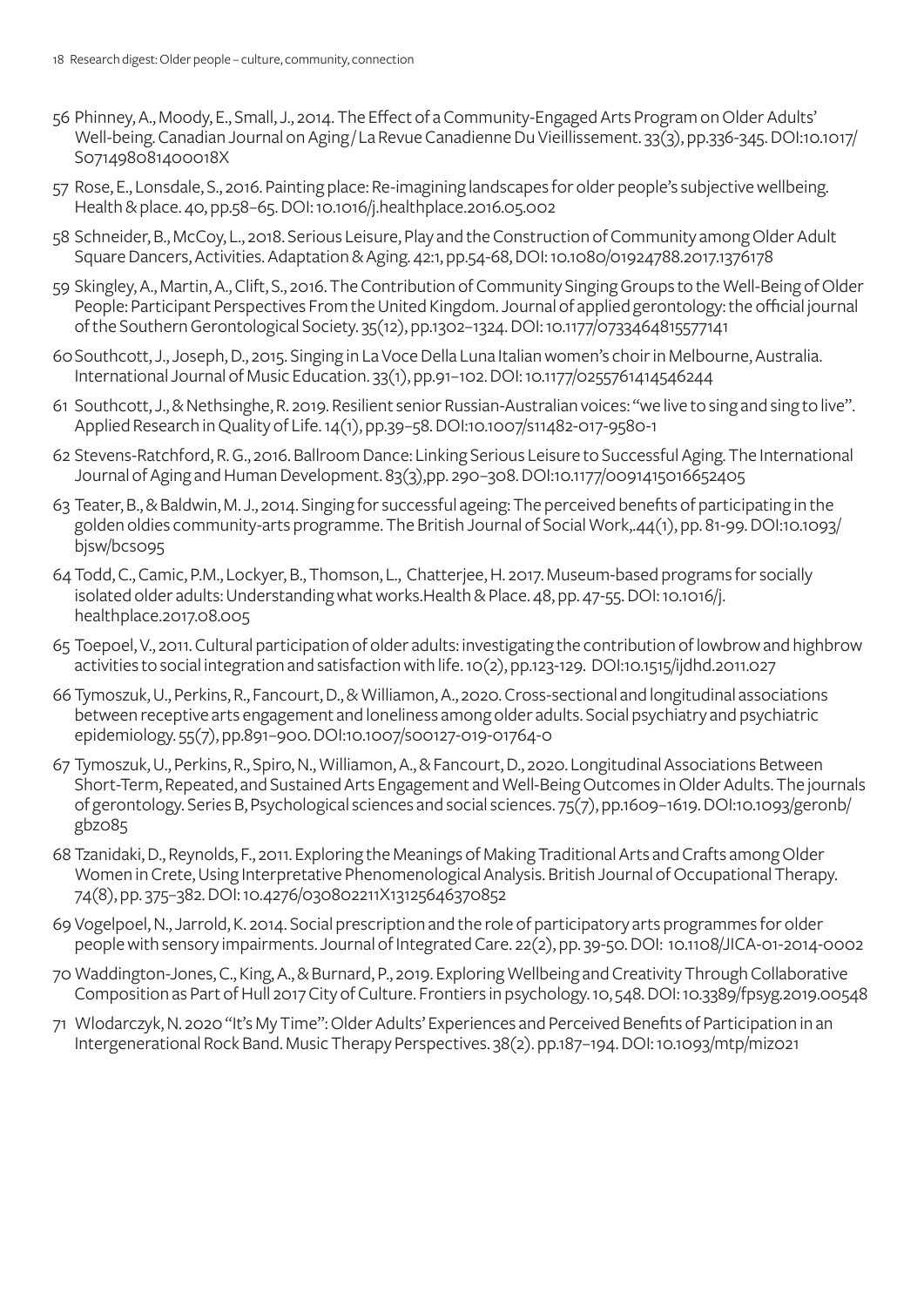## **Appendix 1**

A full list of cultural experiences and participation types included in the studies.

| <b>Cultural category</b> | <b>Participation type</b>                                                                                                                                                                                                                                                                                                                                                       |
|--------------------------|---------------------------------------------------------------------------------------------------------------------------------------------------------------------------------------------------------------------------------------------------------------------------------------------------------------------------------------------------------------------------------|
| Craft                    | Community-based craft groups                                                                                                                                                                                                                                                                                                                                                    |
| Creative writing         | Library-based guided writing group<br>Autobiographical writing                                                                                                                                                                                                                                                                                                                  |
| Dance                    | Square dancing<br>Couple dance<br>Ballroom dancing<br>Line dancing<br><b>Ballet</b><br>Group dance<br>Burlesque dance<br>Creative dance                                                                                                                                                                                                                                         |
| Digital content creation | Digital video production for YouTube and Facebook                                                                                                                                                                                                                                                                                                                               |
| Digital storytelling     | Creating multimedia stories                                                                                                                                                                                                                                                                                                                                                     |
| Festival                 | Creative arts festival for older people                                                                                                                                                                                                                                                                                                                                         |
| Gallery                  | Group visits to contemporary art gallery<br>Group visits to gallery venues                                                                                                                                                                                                                                                                                                      |
| Heritage                 | Voluntary activities involved in preservation and restoration<br>of historic ships                                                                                                                                                                                                                                                                                              |
| Library                  | Group-based reading club                                                                                                                                                                                                                                                                                                                                                        |
| Mixed activity           | Creative hobbies (arts, craft)<br>Painting or playing musical instrument<br>Ballroom dancing and music social groups<br>Community-engaged art making<br>Receptive arts activities<br>Intergenerational programme of dance and photography<br>Visits to range of cultural venues<br>Arts programme as part of social prescribing initiative<br>Museum-based art making programme |
| Museums                  | Object handling in museum context<br>Group museum visits                                                                                                                                                                                                                                                                                                                        |
| Music                    | Intergenerational music-making programme<br>Community concert band<br>Community choir<br>Composition residencies<br>Range of active music activities and performances<br>Music tuition<br>Operatic singing<br>Intergenerational rock band<br>Religious music listening                                                                                                          |
| Participatory arts       | Museum-based participatory arts programme                                                                                                                                                                                                                                                                                                                                       |
| Radio                    | Radio listening                                                                                                                                                                                                                                                                                                                                                                 |
| Theatre                  | Intergenerational community theatre<br>Theatre attendance<br>Community-based theatre                                                                                                                                                                                                                                                                                            |
| Visual arts              | Community-engaged art making<br>Participatory painting programme                                                                                                                                                                                                                                                                                                                |